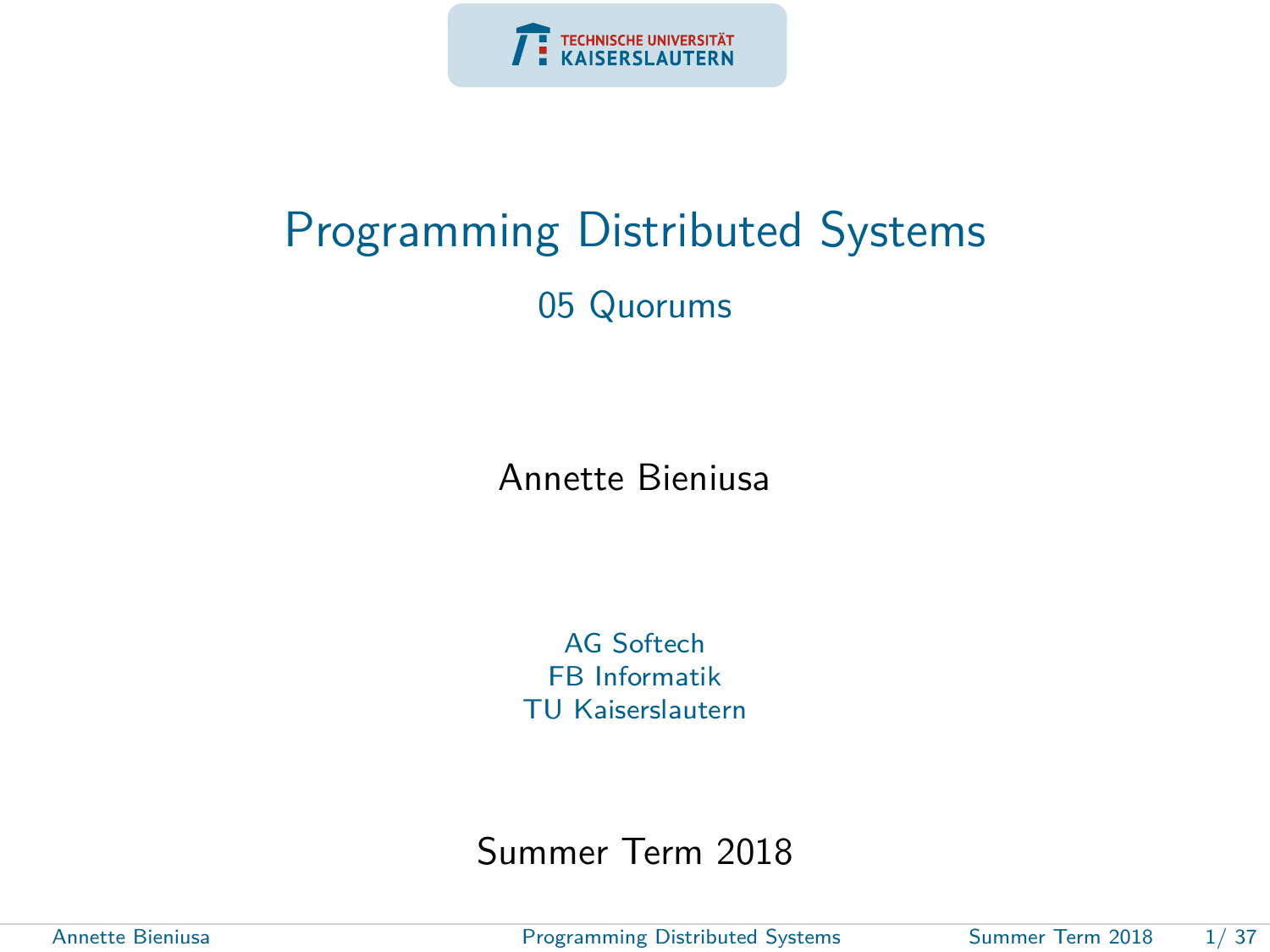

#### Consensus in Parliament

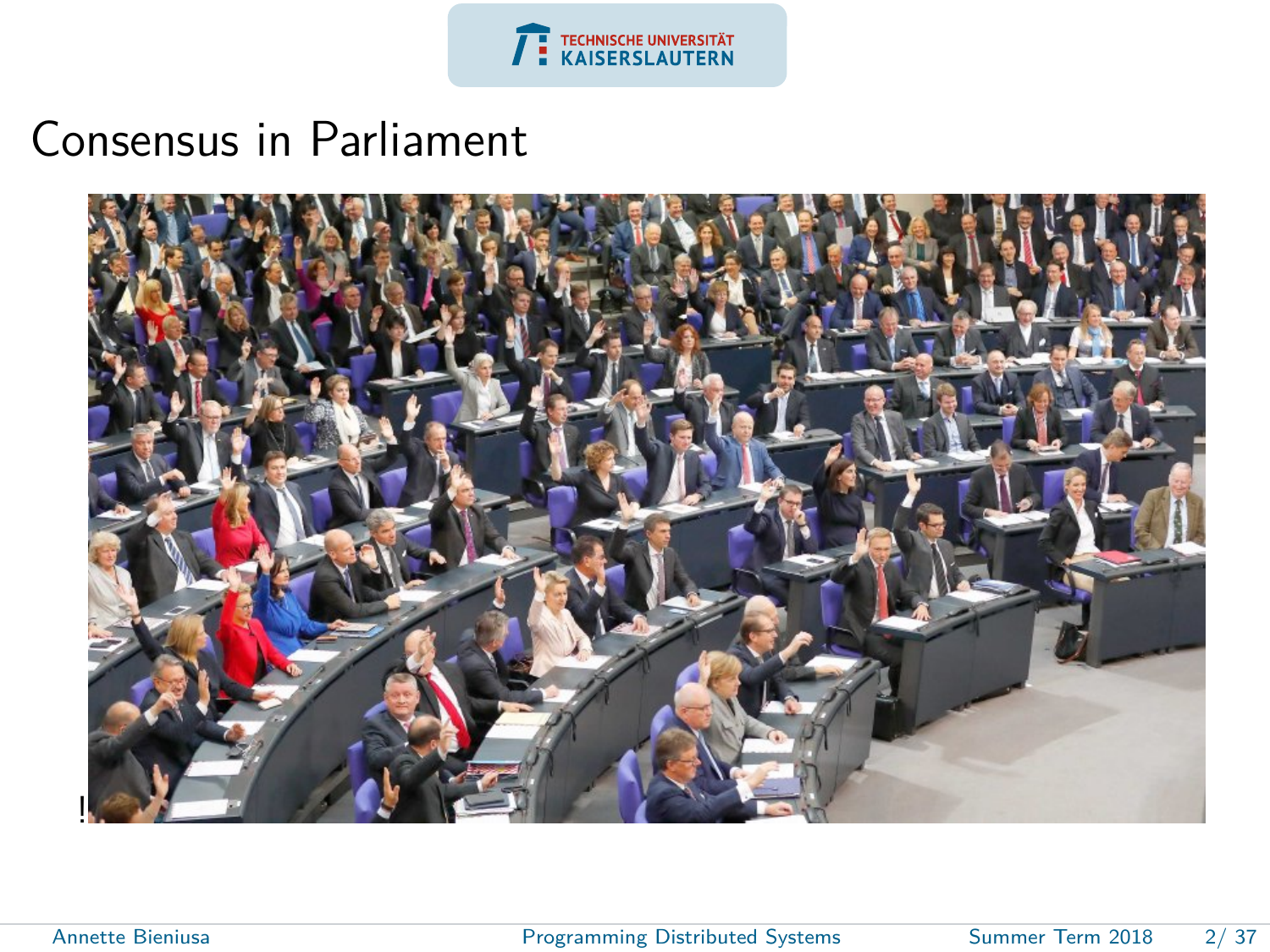

#### Motivation

- **A quorum** is the minimum number of members of an assembly that is necessary to conduct the business of this assembly.
- In the German Bundestag at least half of the members (355 out of 709) must be present so that it is empowered to make resolutions.

#### Idea

Can we apply this technique also for reaching consensus in distributed replicated systems?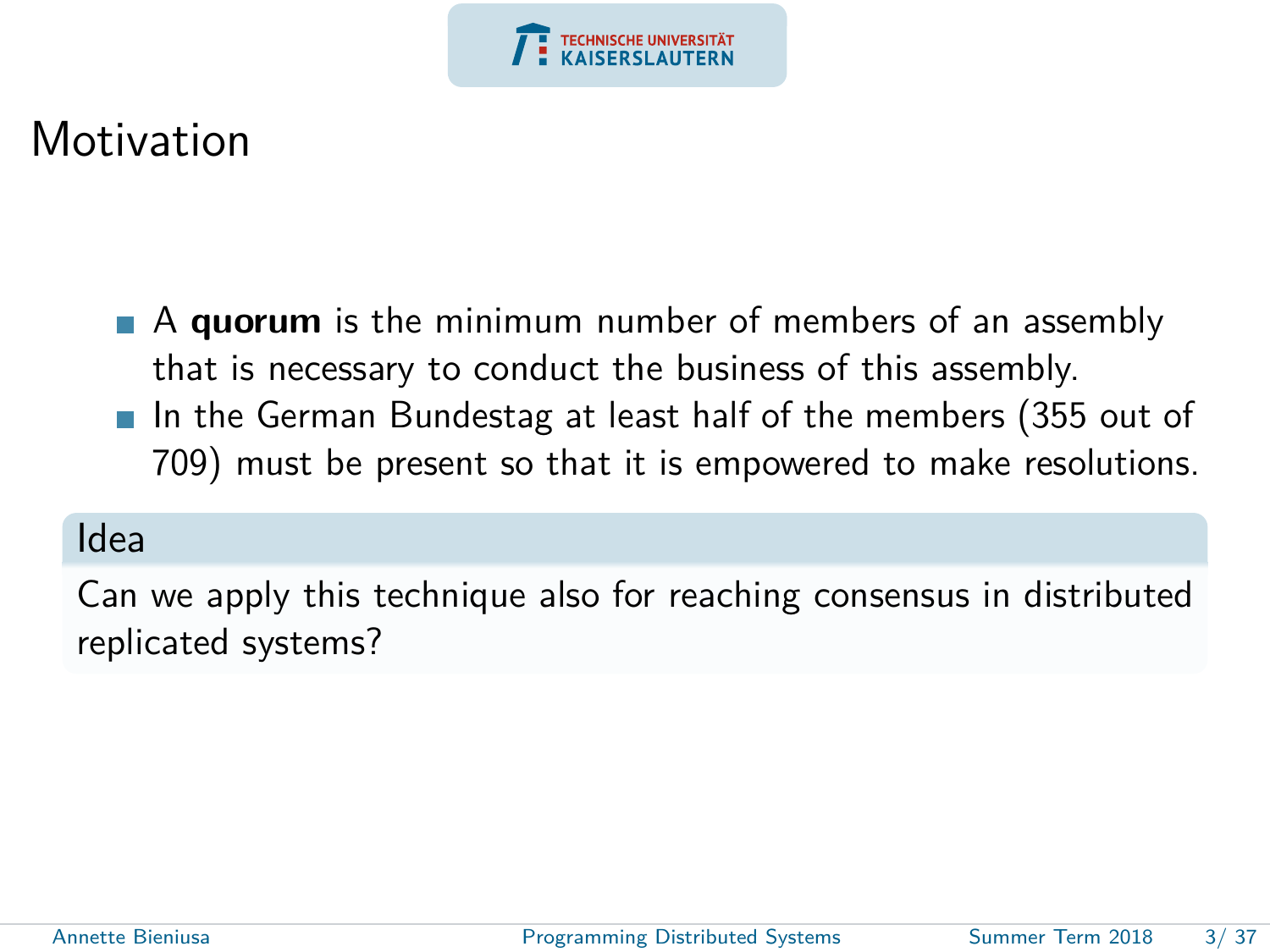<span id="page-3-0"></span>

## [Problem: Register replication](#page-3-0)

Annette Bieniusa **[Programming Distributed Systems](#page-0-0)** Summer Term 2018 4/37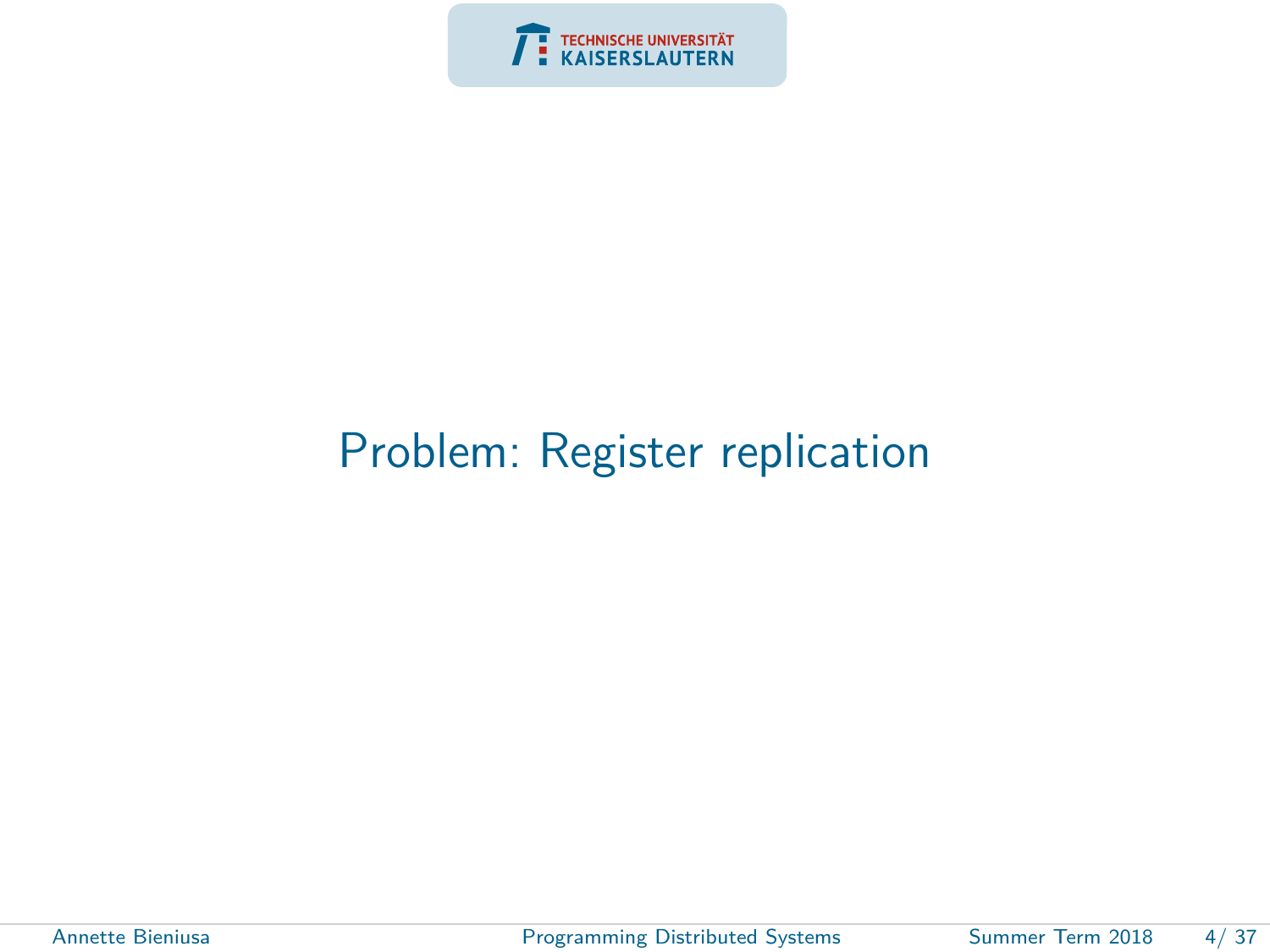

#### Registers

- **A register** stores a single value.
- Here: Integer value, initially set to 0.
- **Processes have two operations to interact with the register: read** and **write** (aka: put/get).
- **Processes invoke operations sequentially (i.e. each process** executes one operation at a time).
- Replication: Each process has its own local copy of the register, but the register is shared among all of them.
- Values written to the register are uniquely identified (e.g, the id of the process performing the write and a timestamp or monotonic value).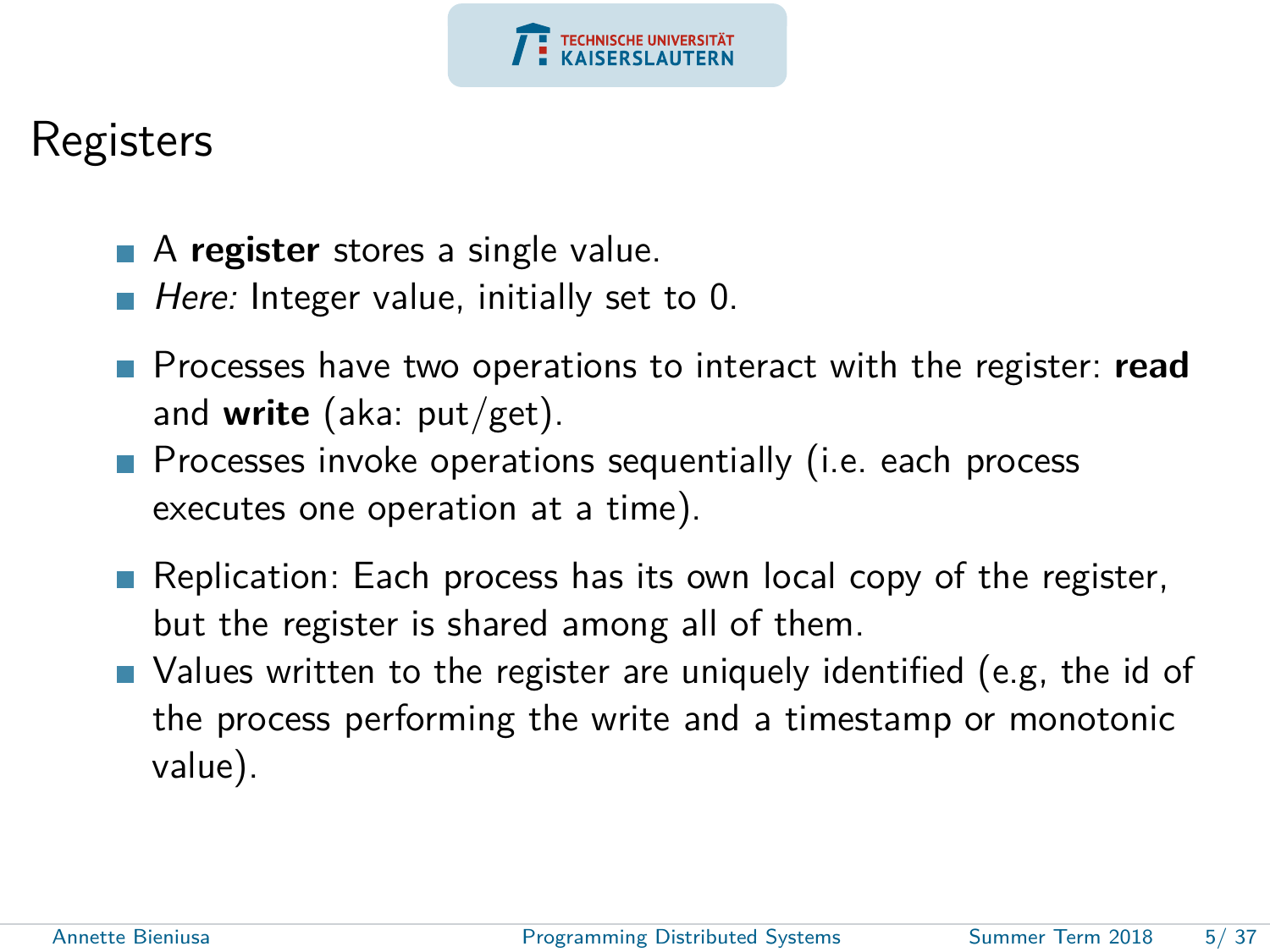

#### Properties of a register

Liveness: Every operation of a correct process eventually completes.

Safety: Every read operation returns the last value written.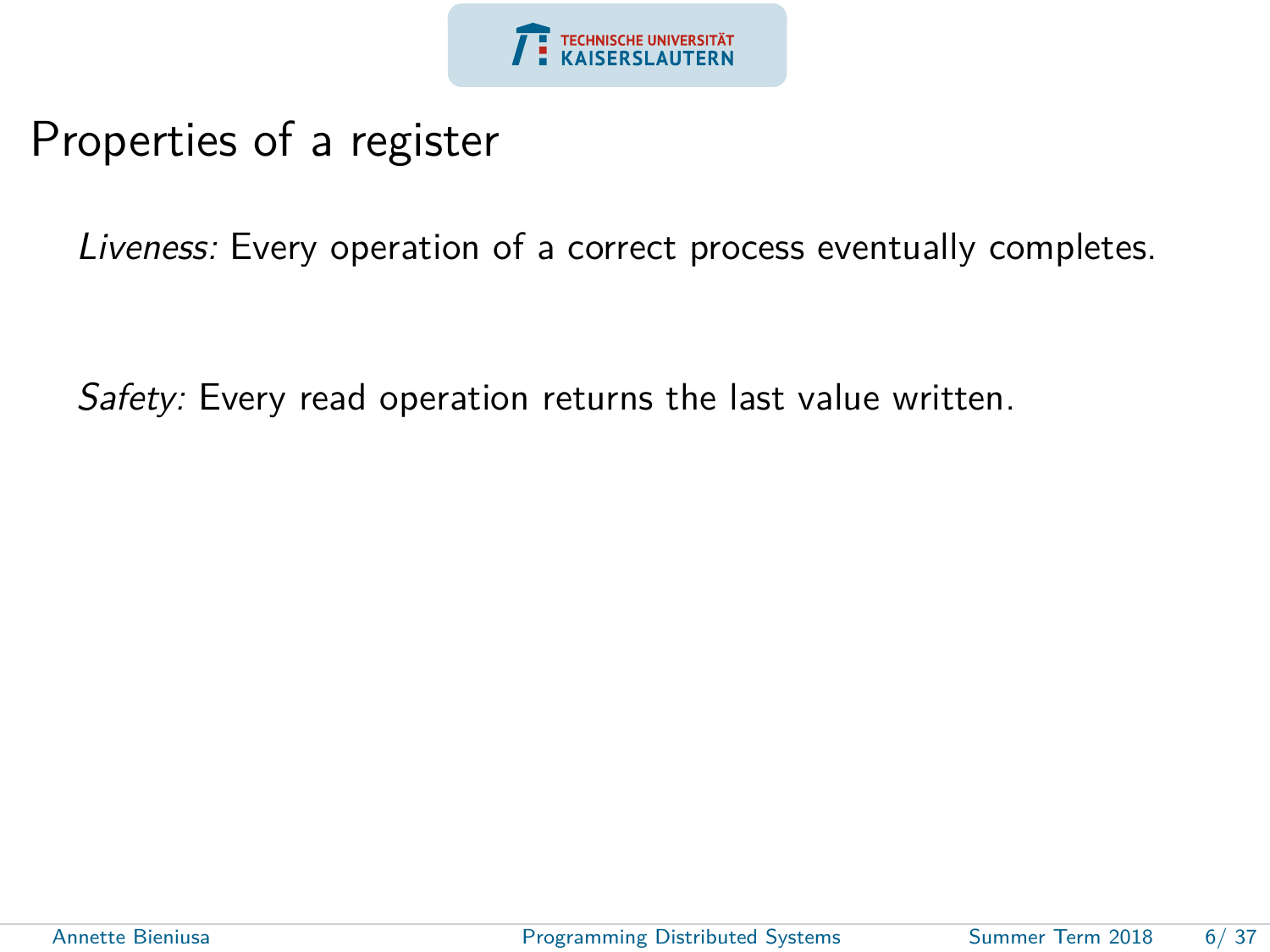

#### Properties of a register

Liveness: Every operation of a correct process eventually completes.

Safety: Every read operation returns the last value written.

What does **last** mean?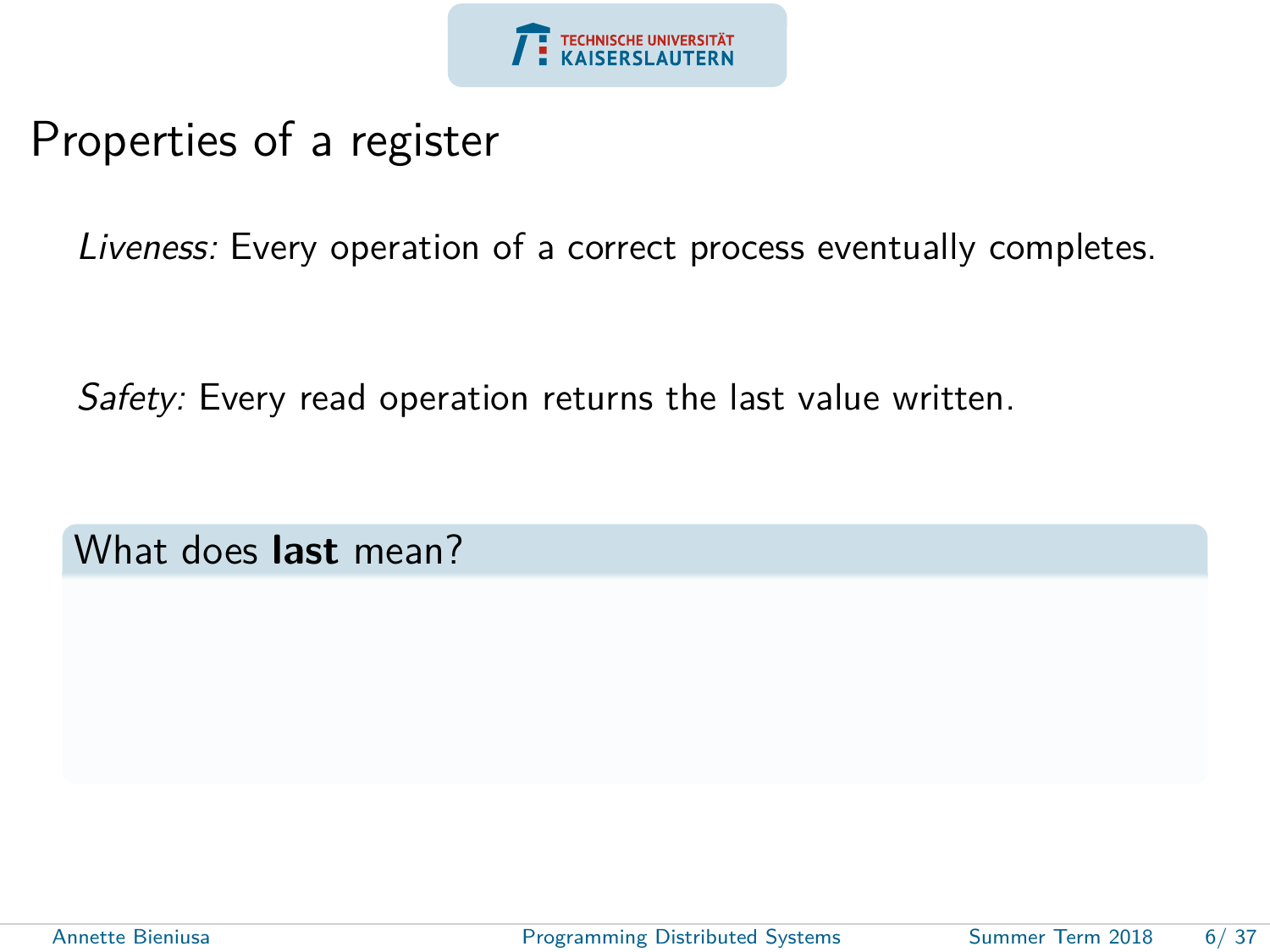

#### Properties of a register

Liveness: Every operation of a correct process eventually completes.

Safety: Every read operation returns the last value written.

What does **last** mean?

Each operation has an start-time (invocation) and end-time (return). Operation A **precedes** operation B if  $end(A) < start(B)$ .

We also say: operation *B* is a subsequent operation of *A*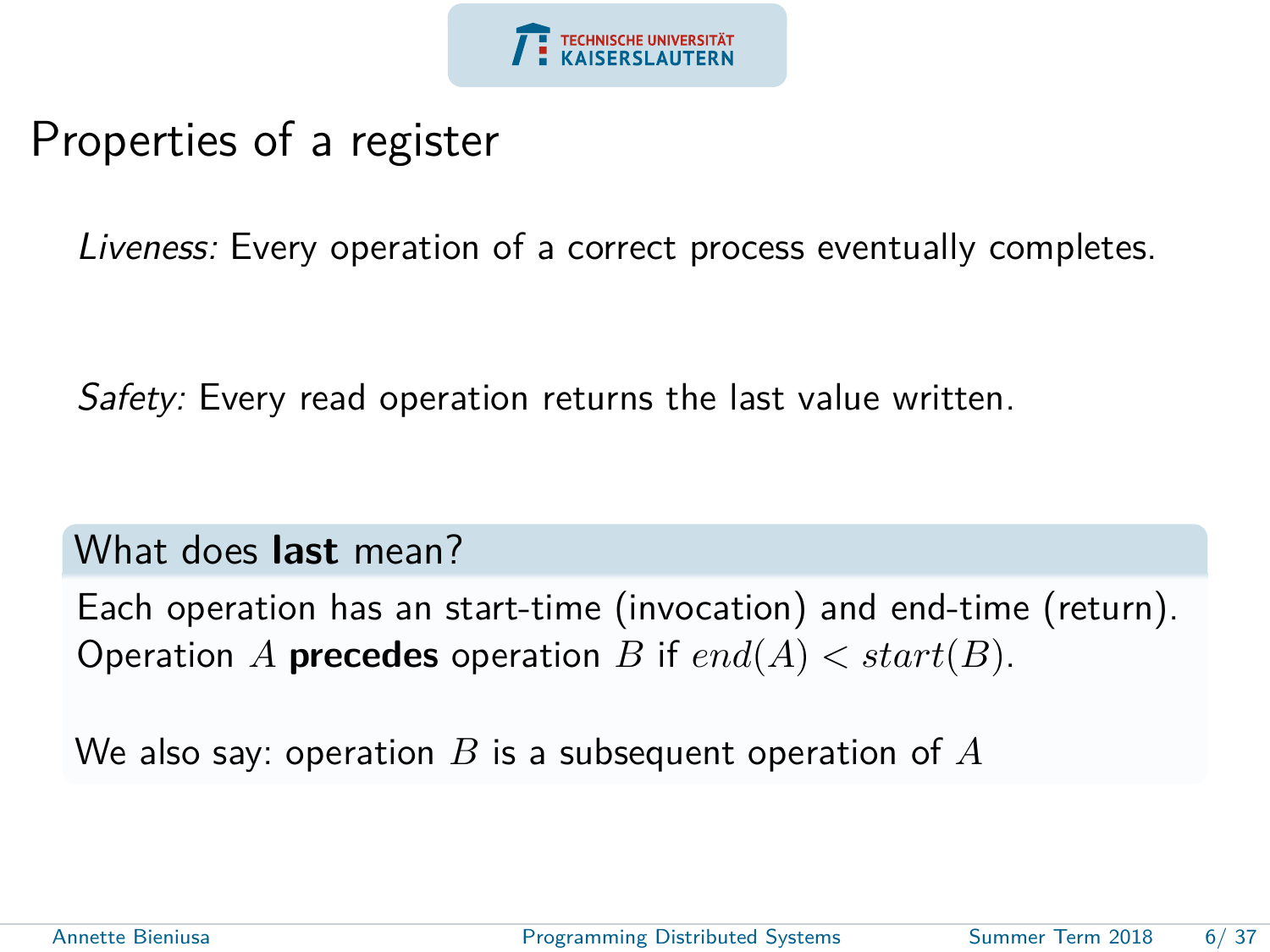

# Different types of registers (1 writer, multiple readers)

#### (1,N) Safe register

A register is safe if every read that doesn't overlap with a write returns the value of the last preceding write. A read concurrent with writes may return any value.

#### (1,N) Regular register

A register is regular if every read returns the value of one of the concurrent writes, or the last preceding write.

#### (1,N) Atomic register

If a read of an atomic register returns a value *v* and a subsequent read returns a value *w*, then the write of *w* does not precede the write of *v*.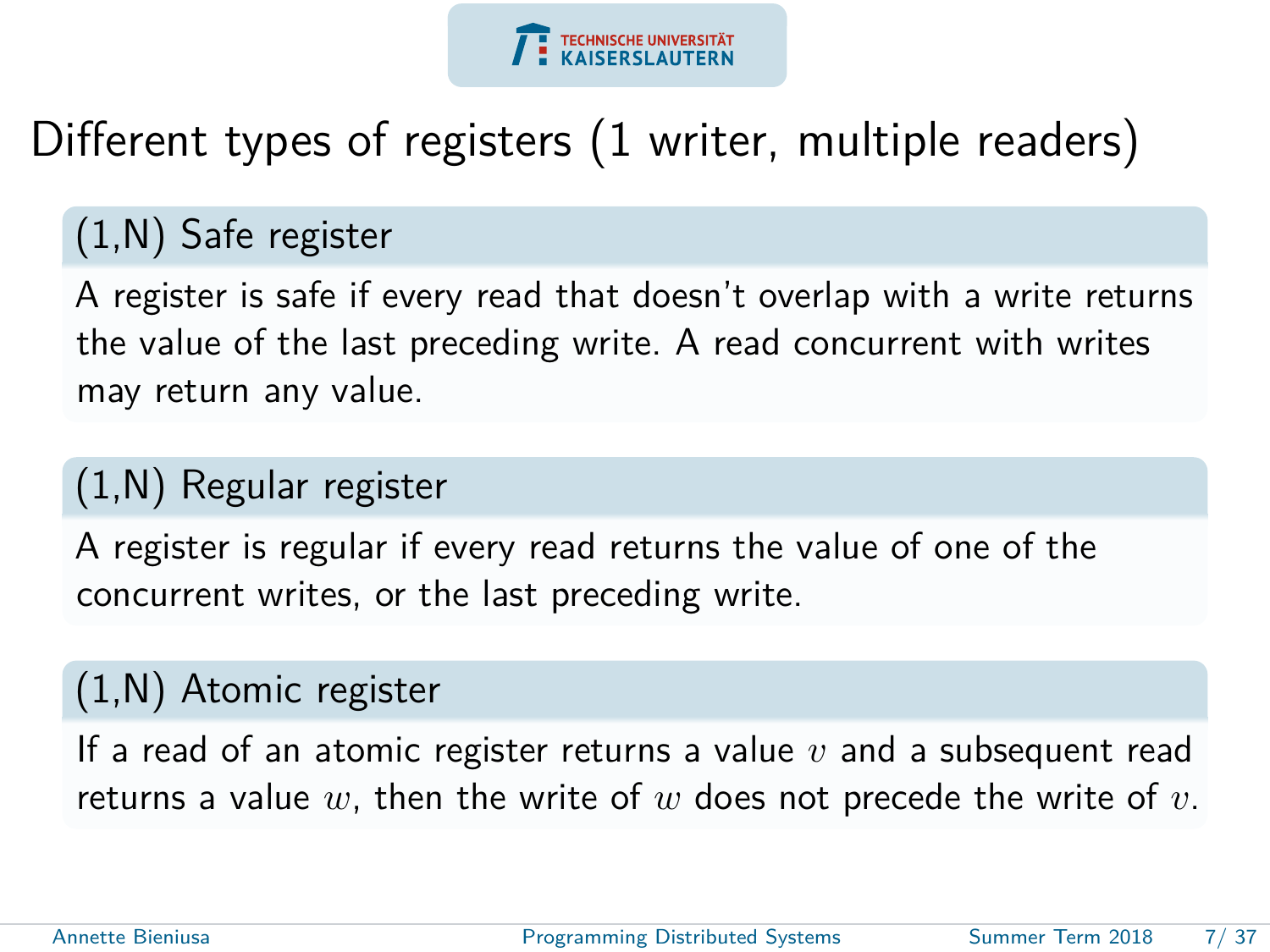

# Different types of registers (multiple writers and readers)

#### (N,N) Atomic register

Every read operation returns the value that was written most recently in a hypothetical execution, where every operation appears to have been executed at some instant between its invocation and its completion (linearization point).

Equivalent definition: an atomic register is linearizable with respect to the sequential register specification.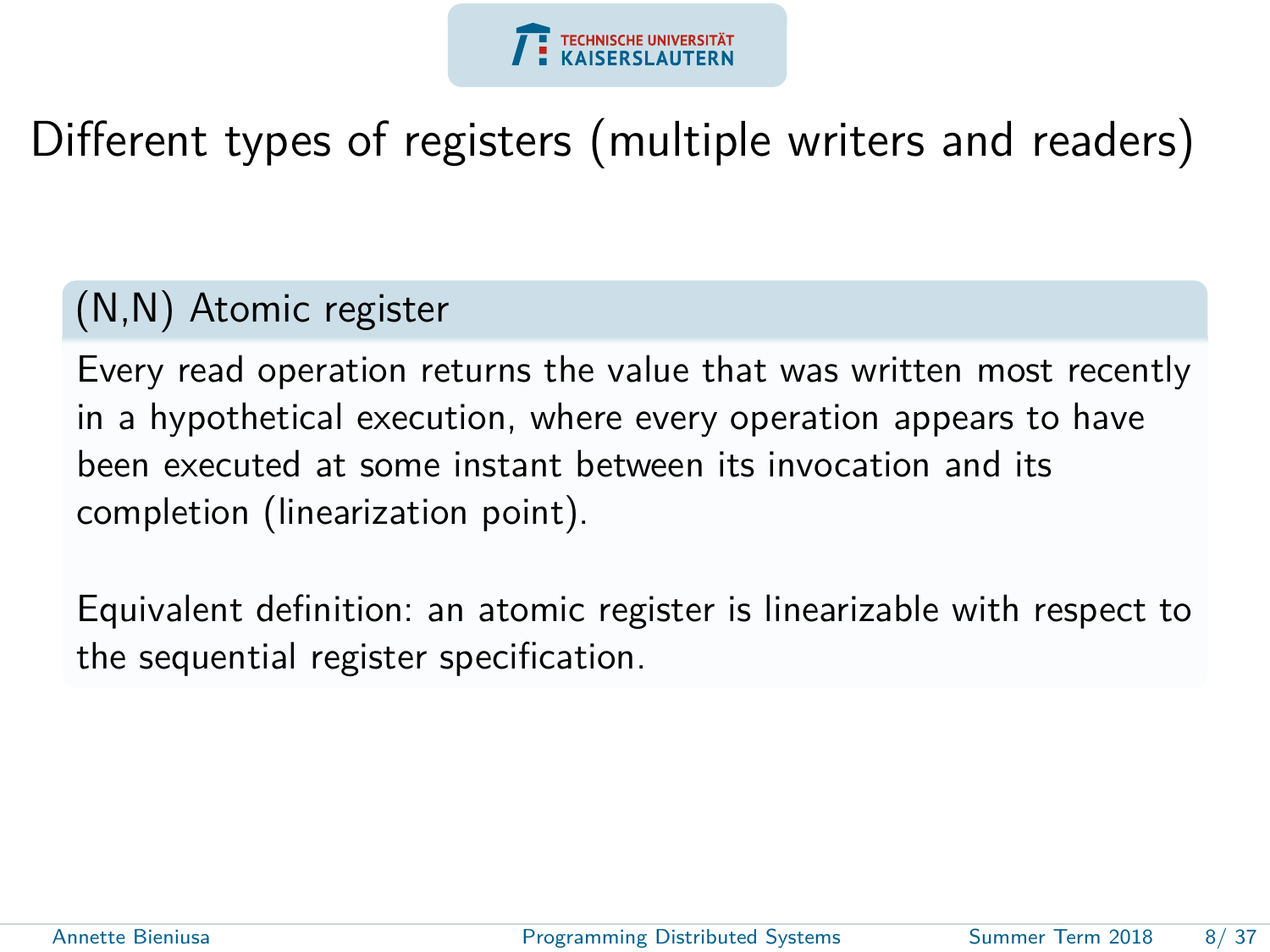

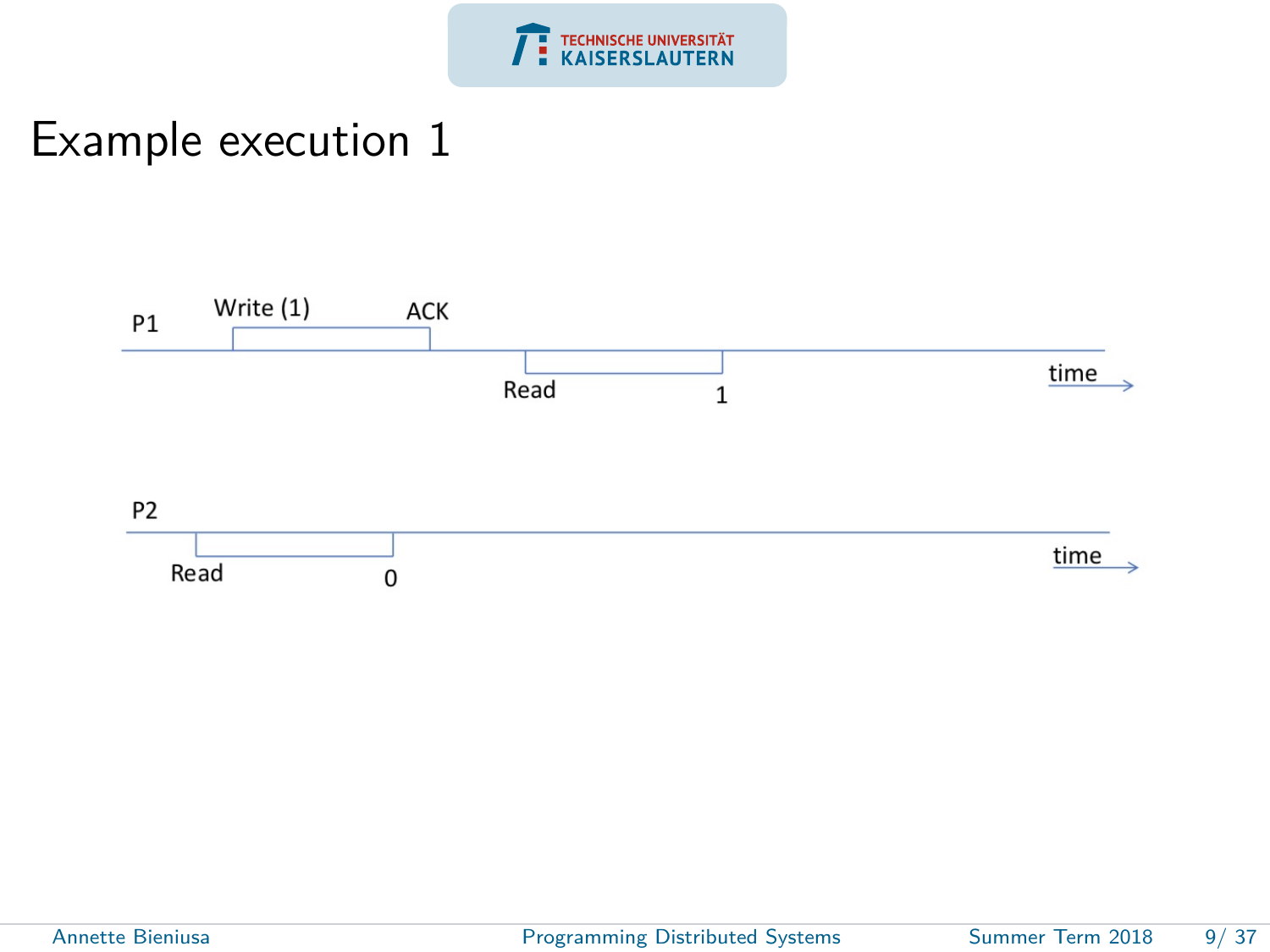



Valid!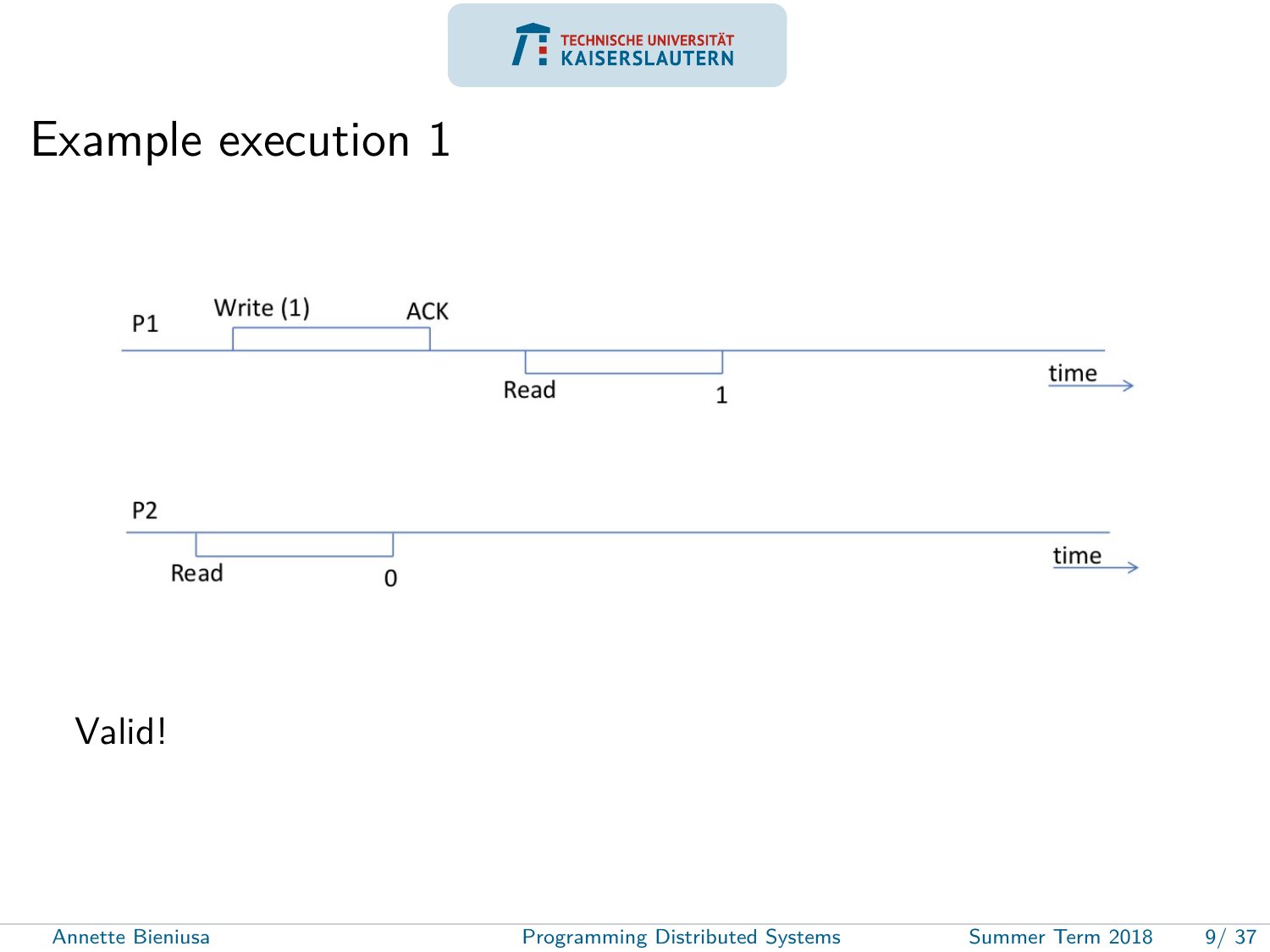

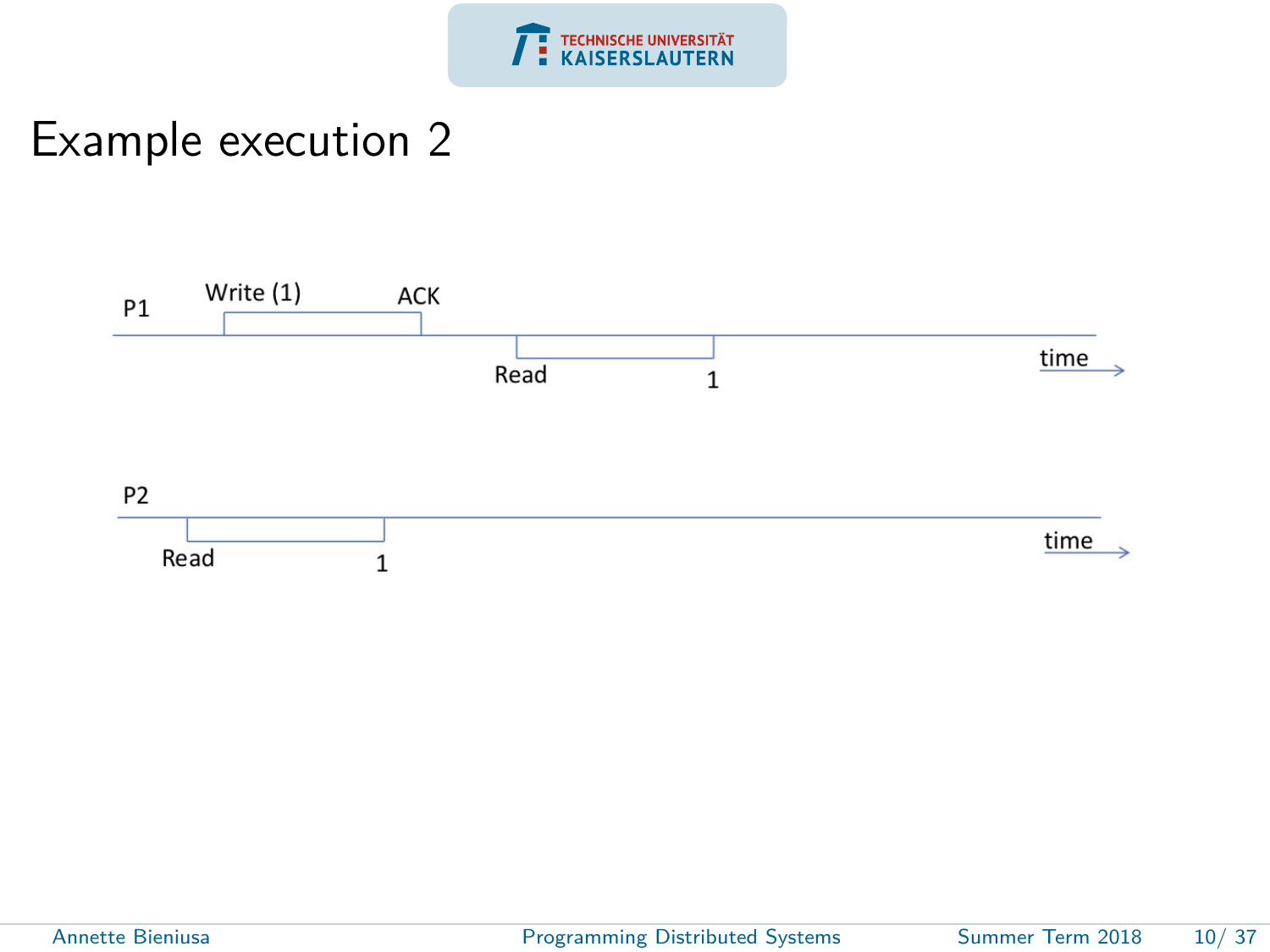



Valid!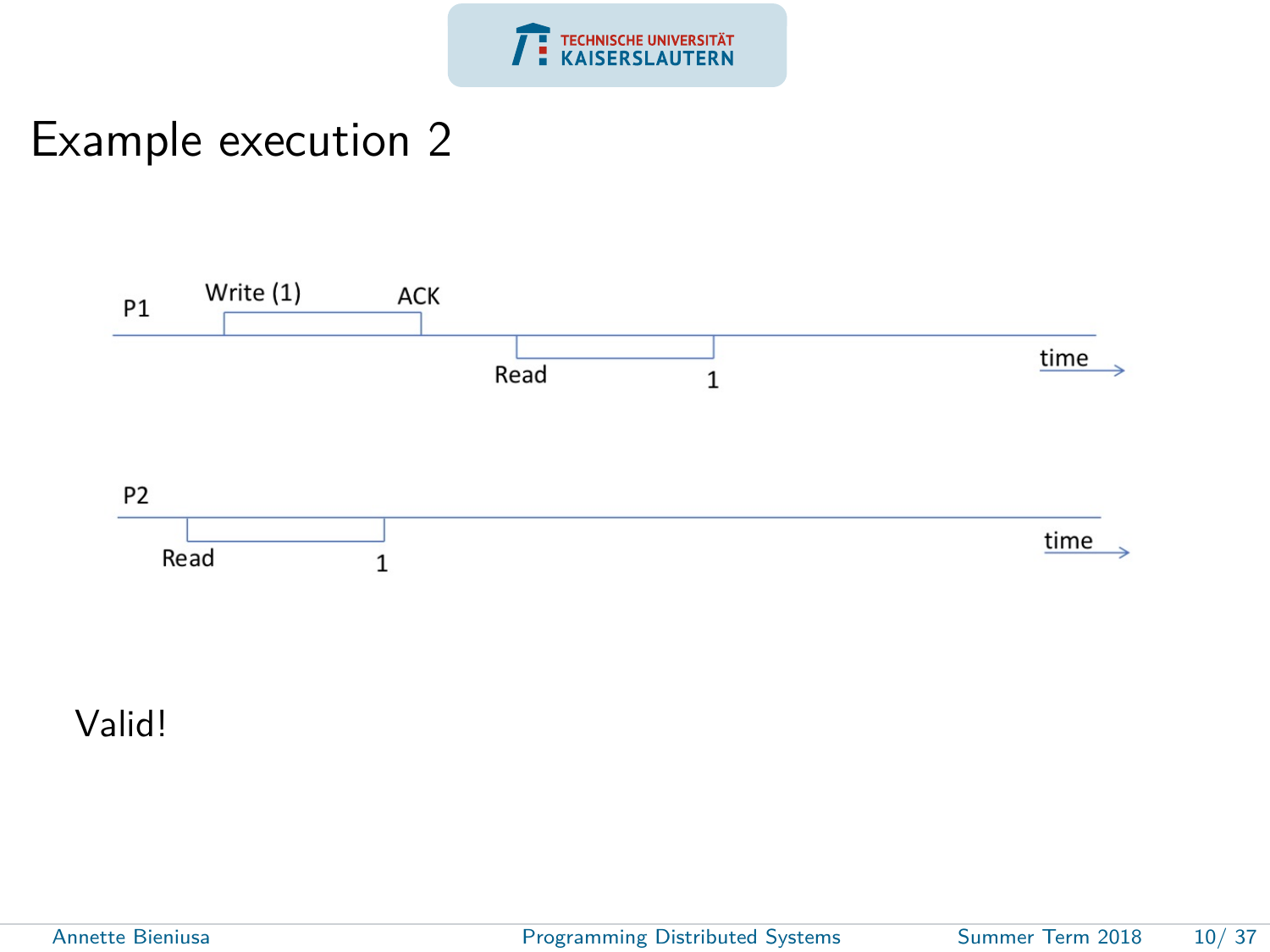



Not valid!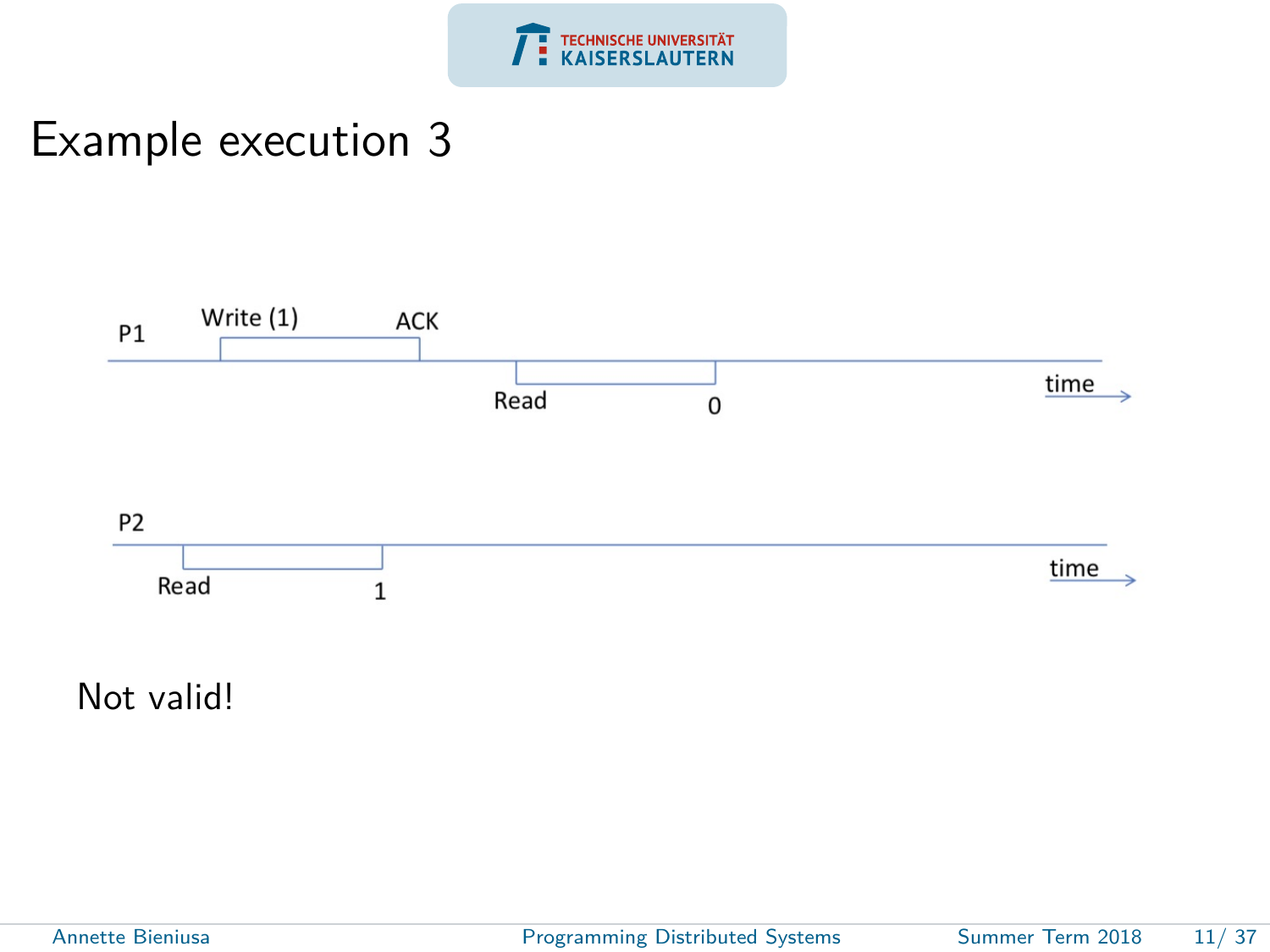



Write operations are concurrent, we have to define serialization points to arbiter their order.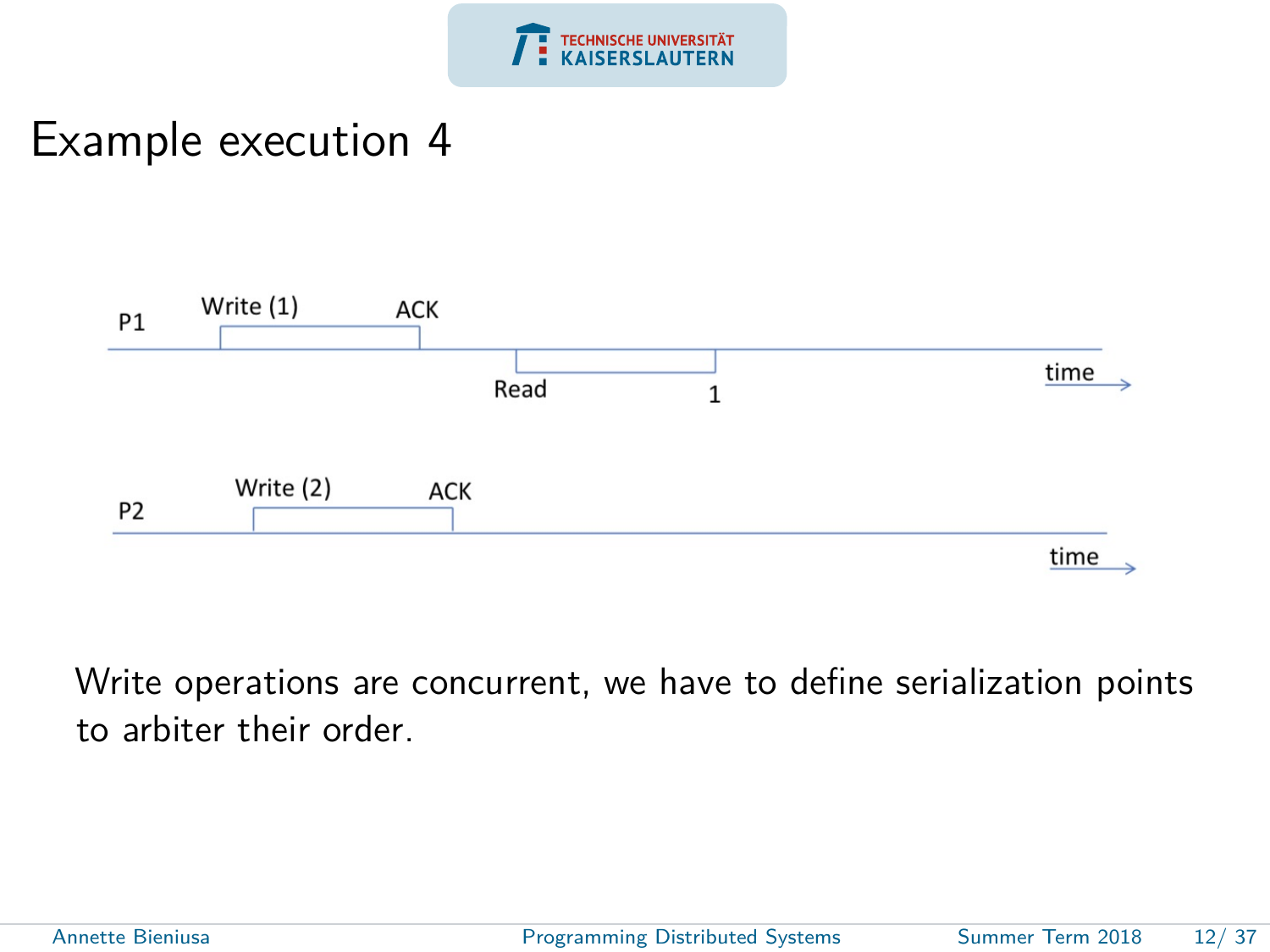



Not a valid execution, there are no time serialization points that explain the return of those two reads.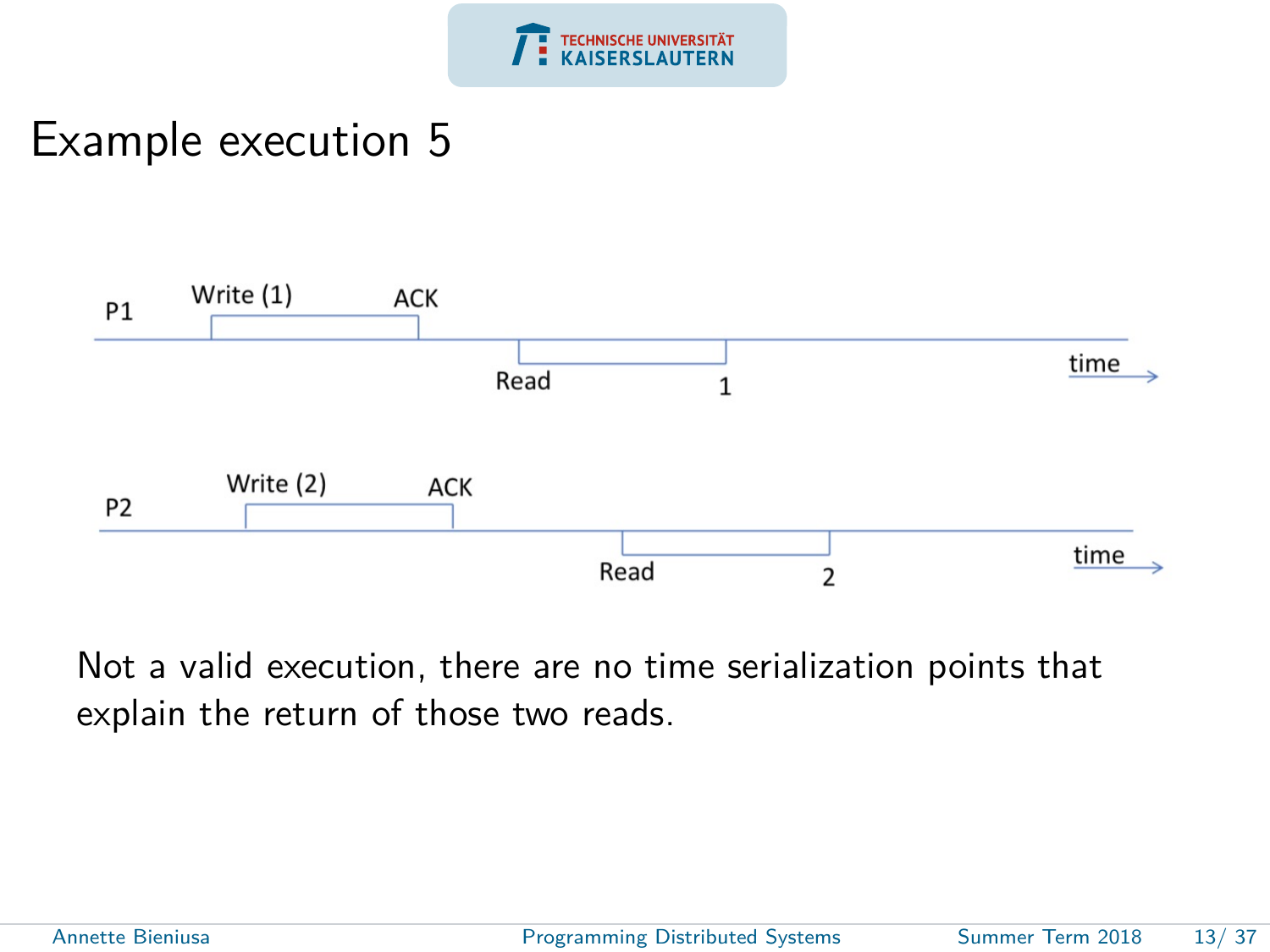

#### Your task!

- Assume that one writer and a reader operate on a shared regular register.
- The writer assigns a unique sequence number to each write (i.e. given two written values you can determine the most recent).
- 5 processes replicate this register; at most 2 replicas can fail (i.e. the majority processes will not fail).

#### Questions

- $\blacksquare$  How many acknowledgements does the writer need to be sure that the write succeeded?
- $\blacksquare$  How many replies does a reader need to obtain the last written value?
- Can you optimize the algorithms for fast reads? And for fast writes?
- $\blacksquare$  How does your scheme work for *N* replicas, where *f* replicas may fail and  $N > 2f + 1$ ?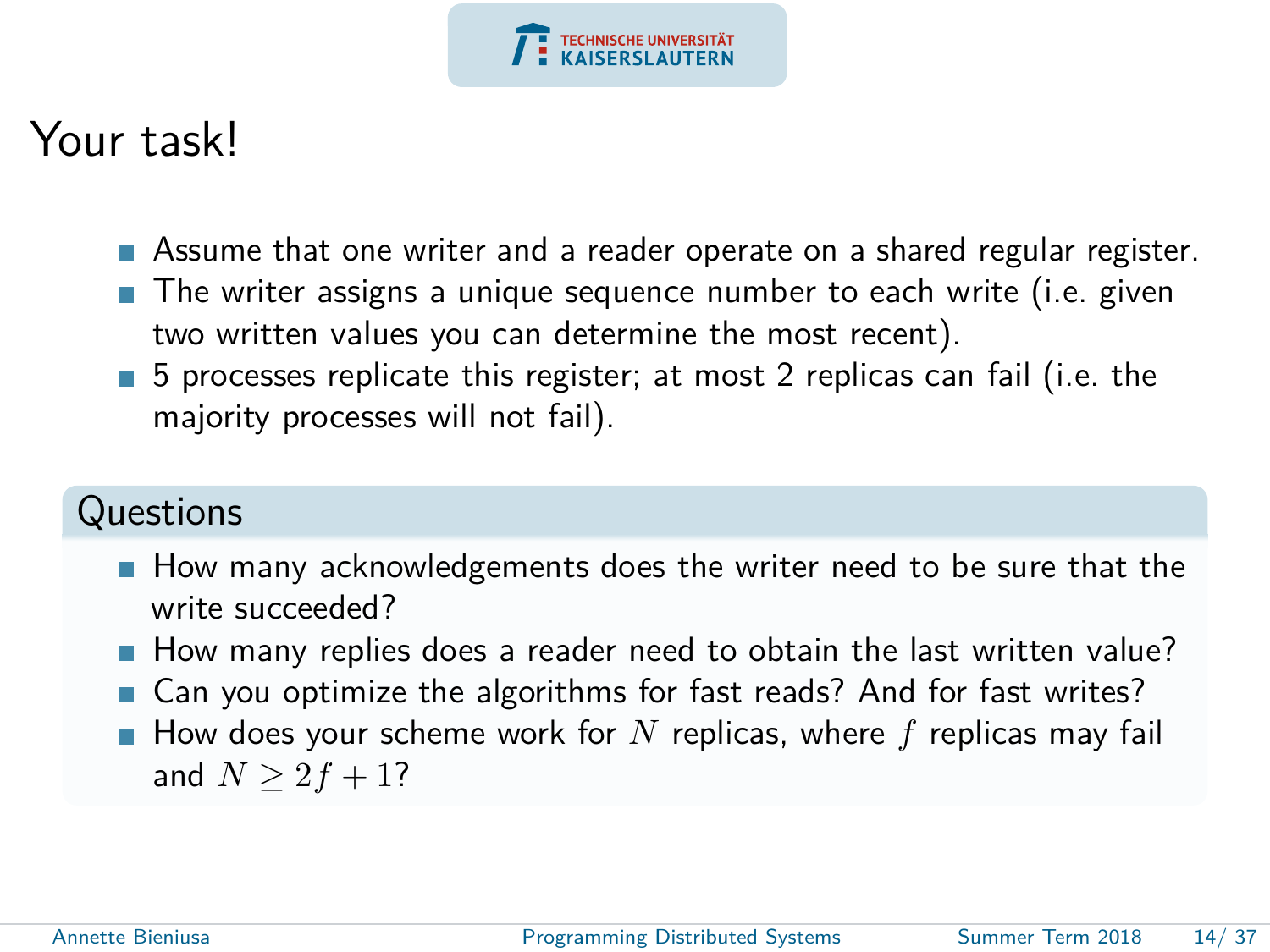

#### Intuition

- $\blacksquare$  We wait for at least  $N/2+1$  processes to reply to the writer, that ensures our writes will be successful even if *f* replicas fail.
- But when I read, how can I be sure that I am reading the last value?
- If I read from just one replica, I might have missed the last write(s).
- A reader needs to read from at least  $N/2 + 1$  processes.
- This ensures that it will read at least from one process that knows the last write.
- **If several different values are returned when reading, we just need** to figure out which one is the last write ( $\Rightarrow$  sequence number!).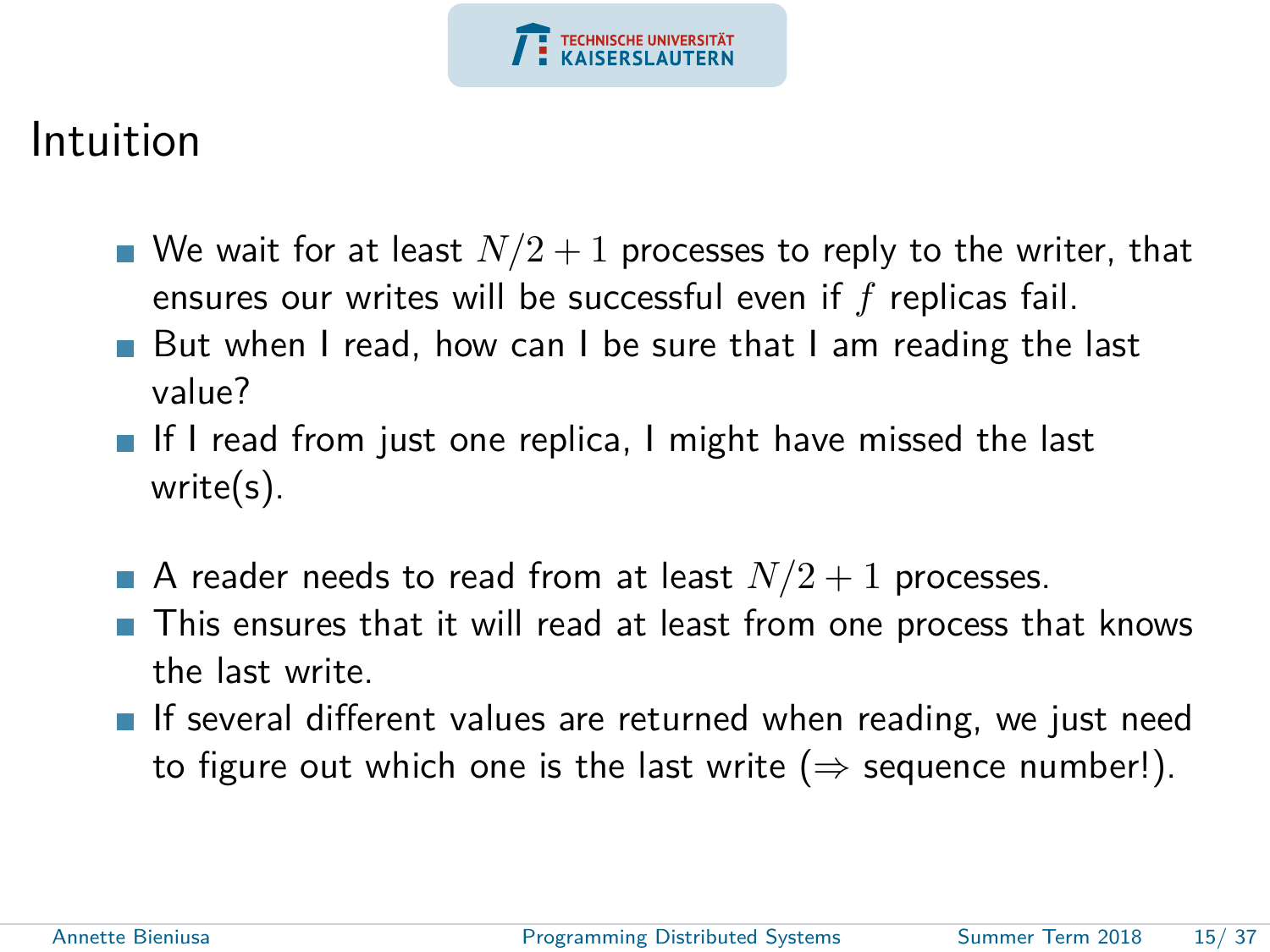

#### Why is this correct?

- **Operations always terminate because you only wait for a number** of processes that will never fail (since there are at most *f* failures).
- Any write and read operation (more generally: any pair of operations) will intersect in one correct process.

This intersection is the basis for quorum-based replication algorithms.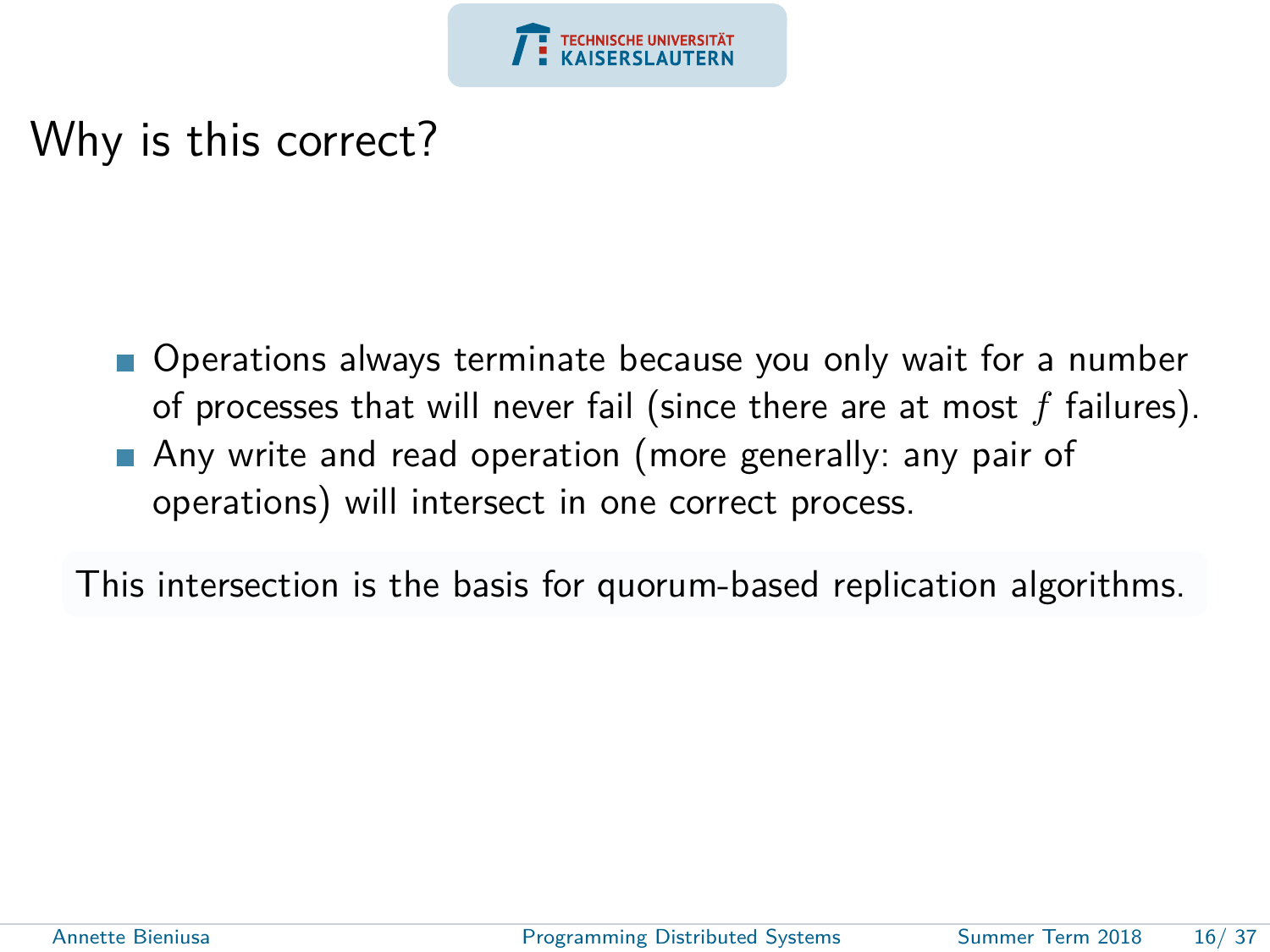

#### Read repair and anti-antropy

- We need to ensure that eventually all updates are applied at every replica even if nodes are temporarily unavailable (e.g. due to network partitions)
- When a read receives different replies, the reader can forward the newest value to the replicas with stale values (**read repair**).
	- Works well with registers that are frequently read
- A background process can check for differences in the values on each replica and forward missing updates from one replica to another (**anti-antropy**).
	- Needed for registers that are rarely read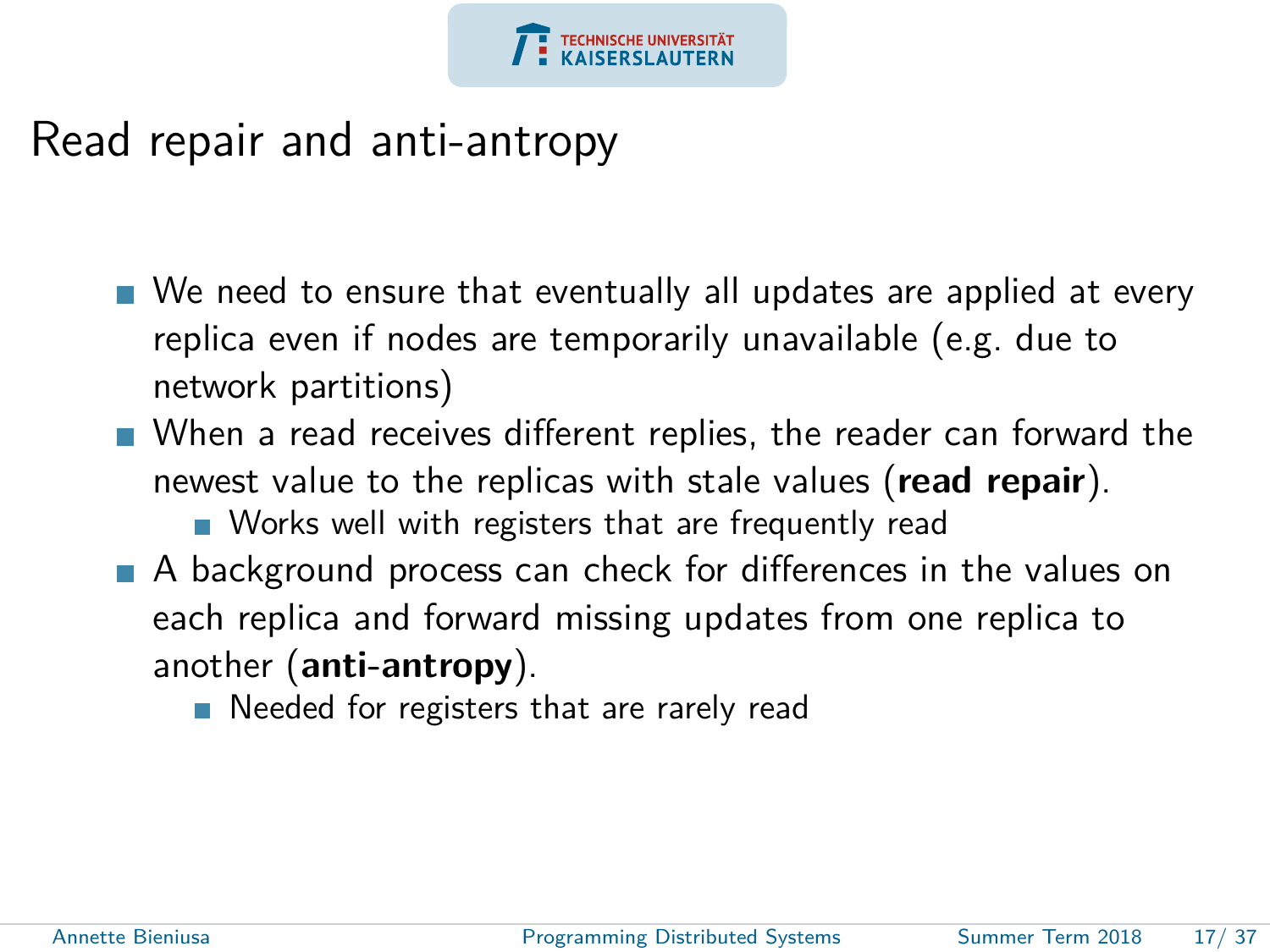

### Quorum system

#### Definition

Given a set of replicas  $P = \{p_1, p_2, \ldots, p_N\}$ , a **quorum system**  $Q = \{q_1, q_2, \ldots, q_M\}$  is a set of subsets of P such that for all  $1 \le i, j \le M, i \ne j$ :  $q_i \cap q_j \neq \emptyset$ 

 $\mathsf{A}\,$  quorum system  $Q$  is called *minimal* if  $\forall q_i, q_j \in Q: q_i \not\subset q_j$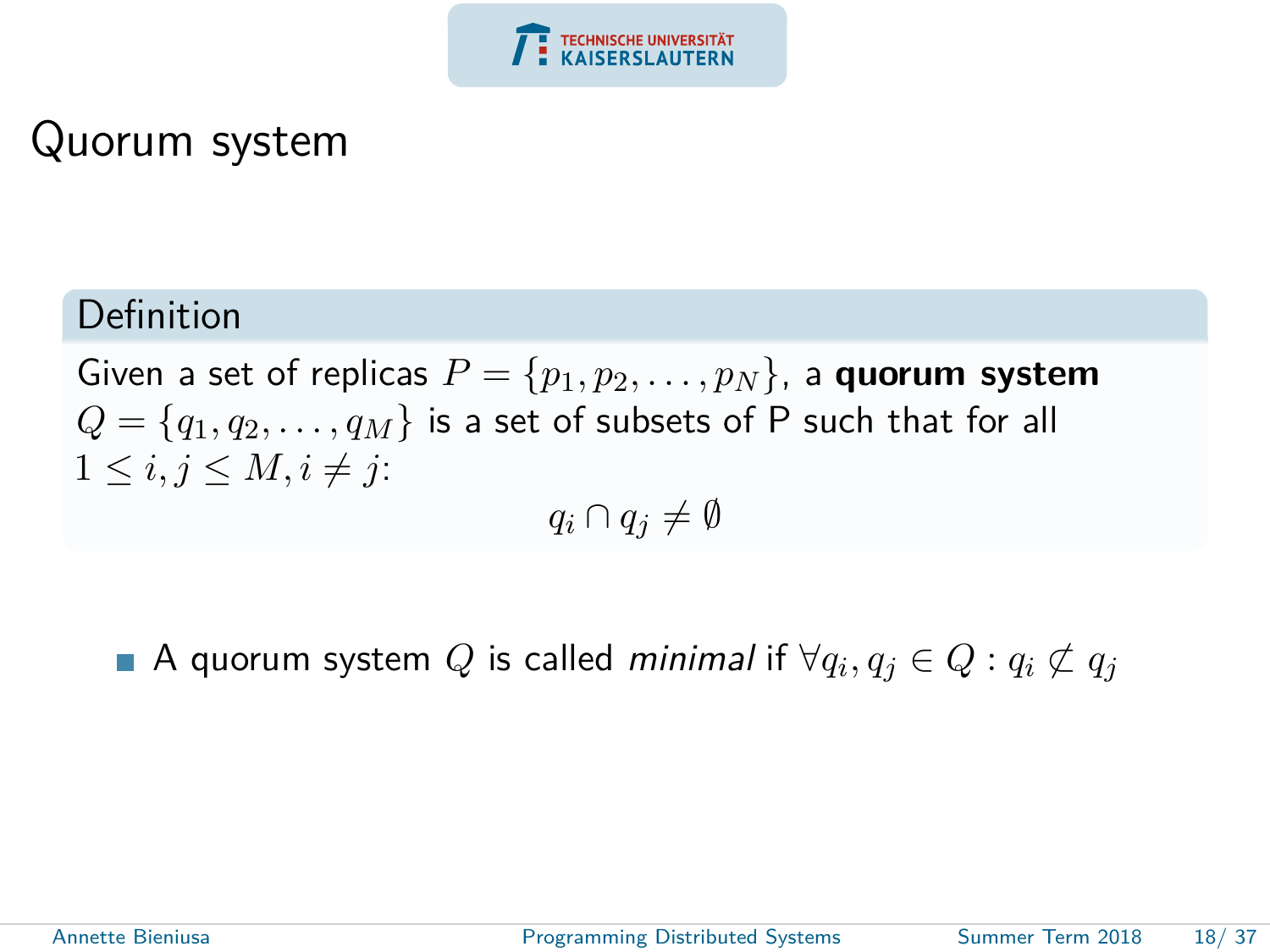

#### Definition: Read-Write Quorum systems Definition

Given a set of replicas  $P = \{p_1, p_2, \ldots, p_N\}$ , a **read-write quorum system** is a pair of sets  $R = \{r_1, r_2, \ldots, r_M\}$  and  $W = \{w_1, w_2, \dots, w_K\}$  of subsets of *P* such that for all corresponding *i, j*:

$$
r_i \cap w_j \neq \emptyset
$$

- Also called asymmetric quorum system
- Typically, reads and writes are always sent to all N replicas in parallel and choose quorums  $w, r \subseteq P$  with  $|w| = W$  and  $|r| = R$ such that  $W + R > N$
- *W* and *R* determine how many nodes need to reply before we consider the operation to be successful.
	- Why is this a quorum system?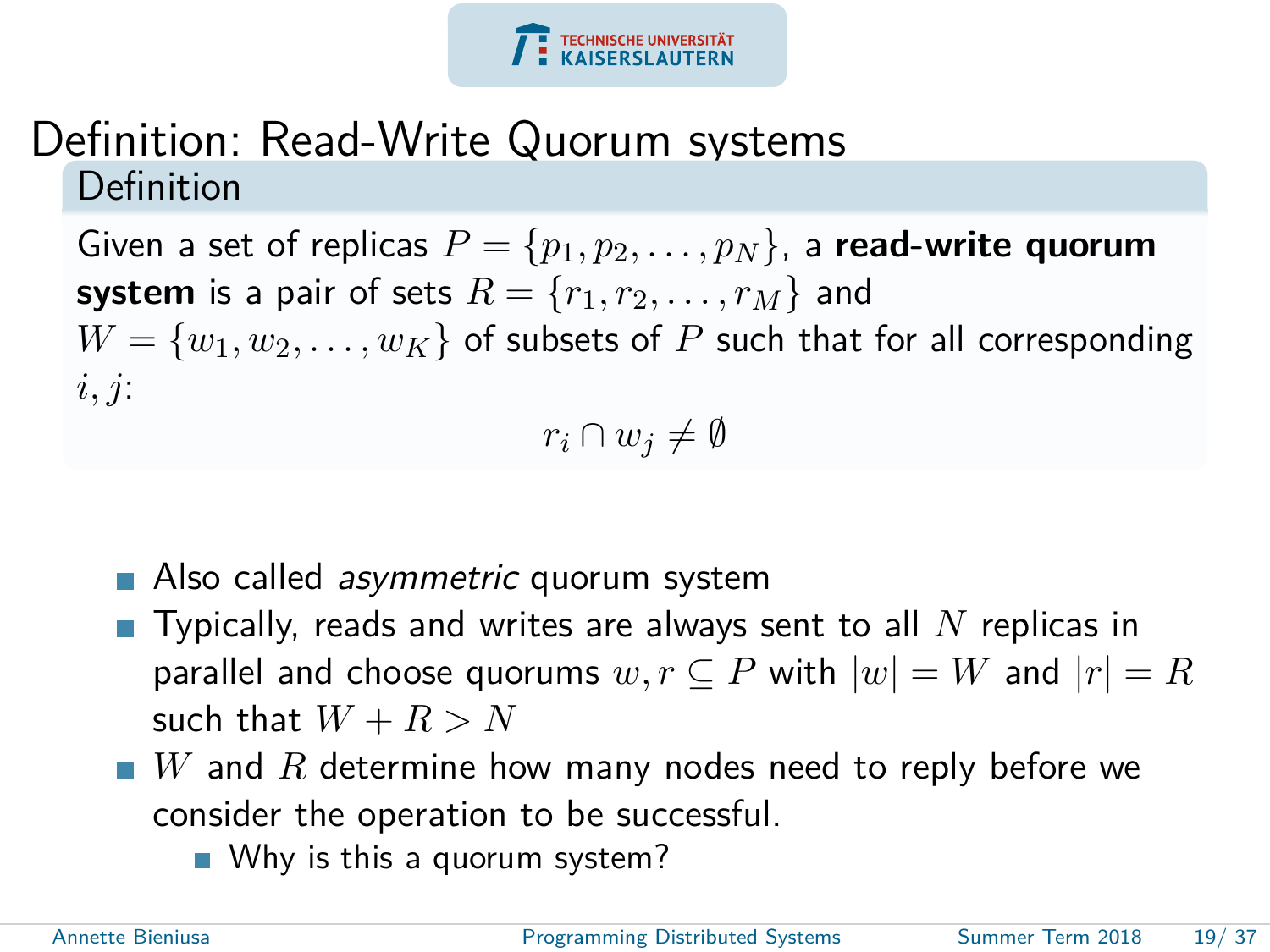

# Quorum Types: Read-one/write-all

Replication strategy based on a read-write quorum system

- Read operations can be executed in any (and a single) replica.
- Write operations must be executed in all replicas.

Properties:

- **Very fast read operations**
- $\blacksquare$  Heavy write operations
- If a single replica fails, then write operations can no longer be executed successfully.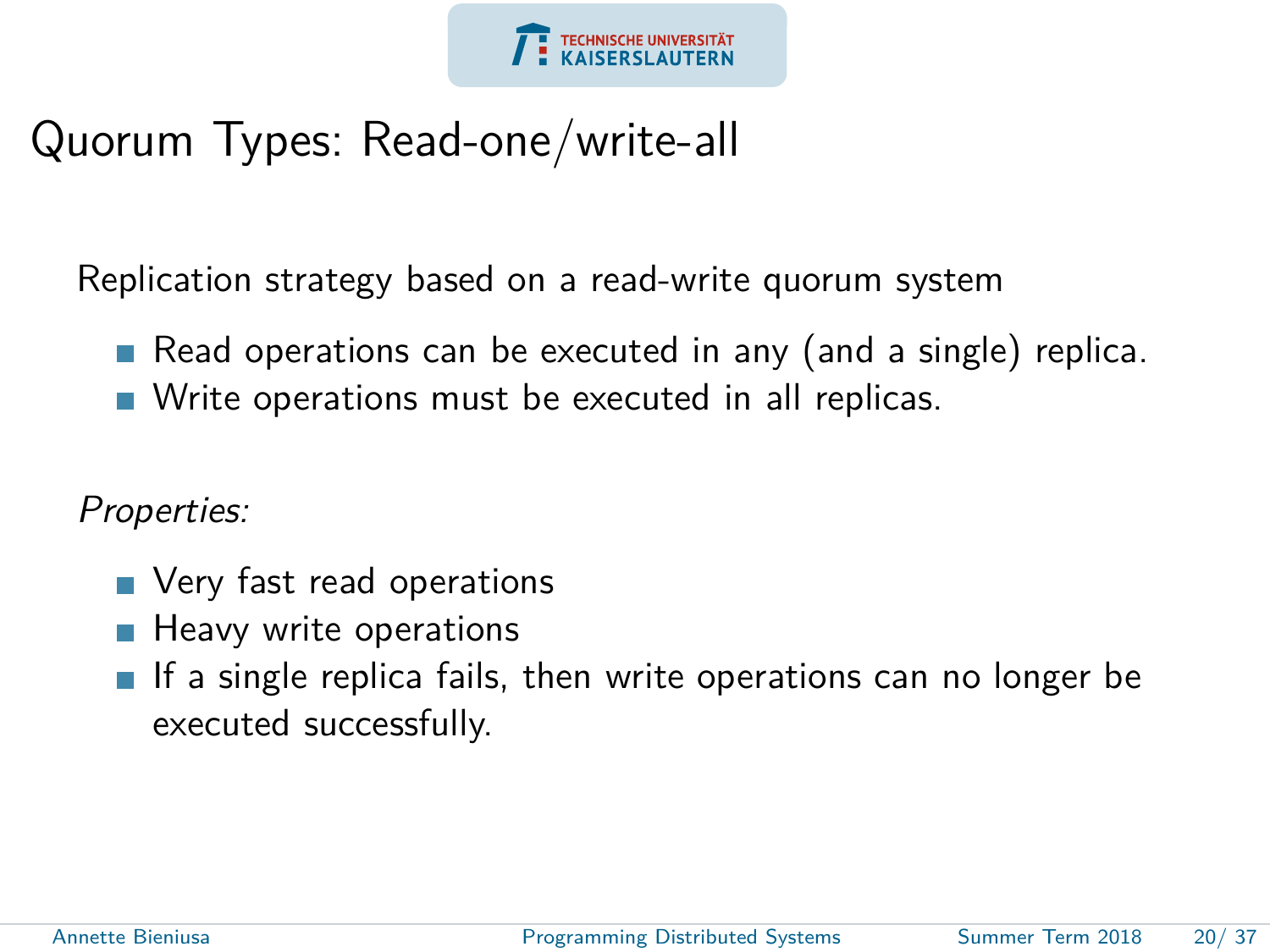

## Quorum Types: Majority

Replication strategy based on a quorum system

Every operation (either read or write) must be executed across a majority of replicas (e.g.  $\lfloor \frac{N}{2} \rfloor$  $\frac{N}{2}$  | + 1).

Properties:

- Best fault tolerance possible from a theoretical point of view **Can tolerate** *f* faults with  $N = 2f + 1$
- Read and write operations have a similar cost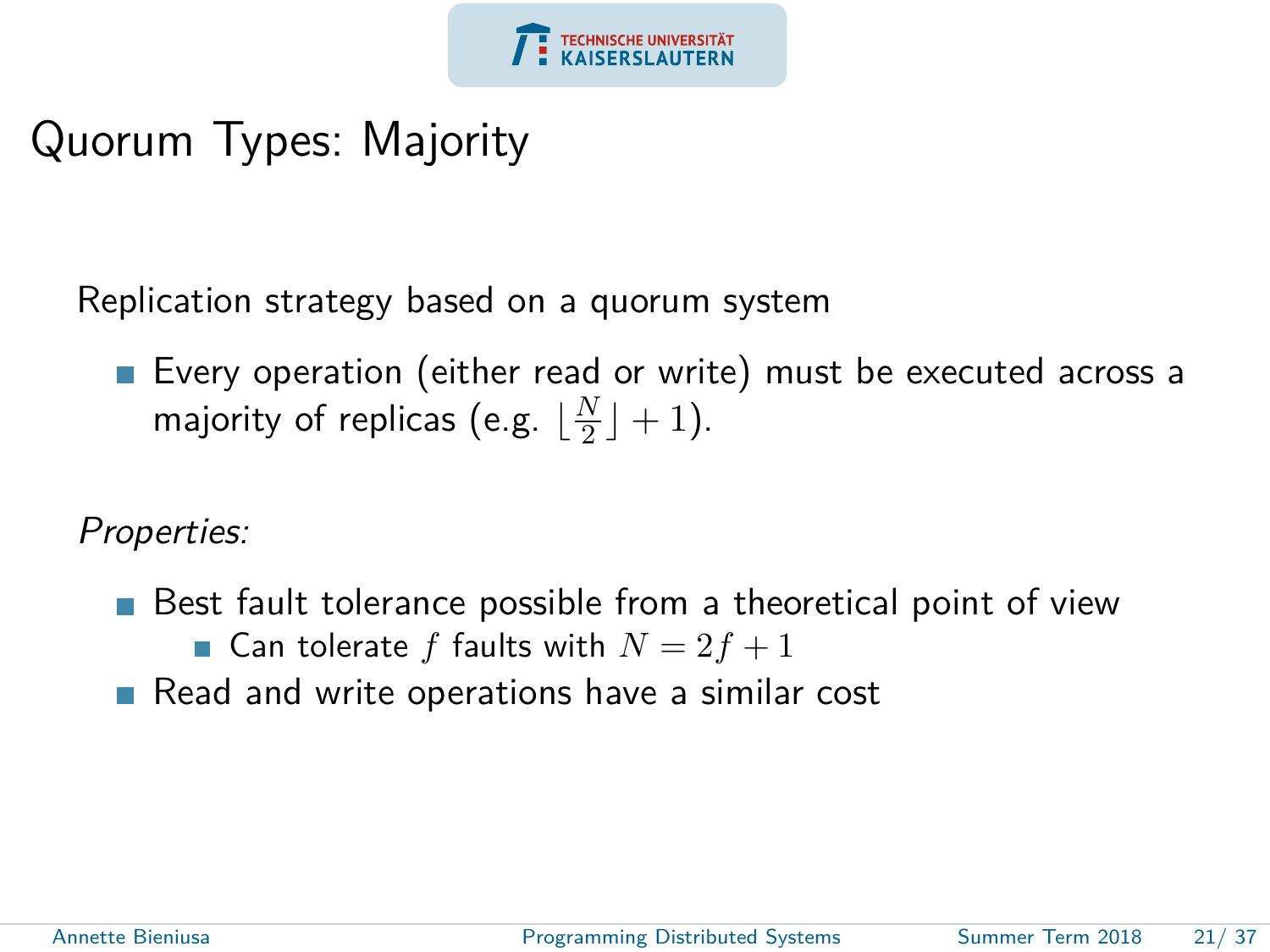

# Quorum Types: Grid

Processes are organized (logically) in a grid to determine the quorums

Example:

- Write Quorum: One full line  $+$  one element from each of the lines below that one
- Read Quorum: One element from each line

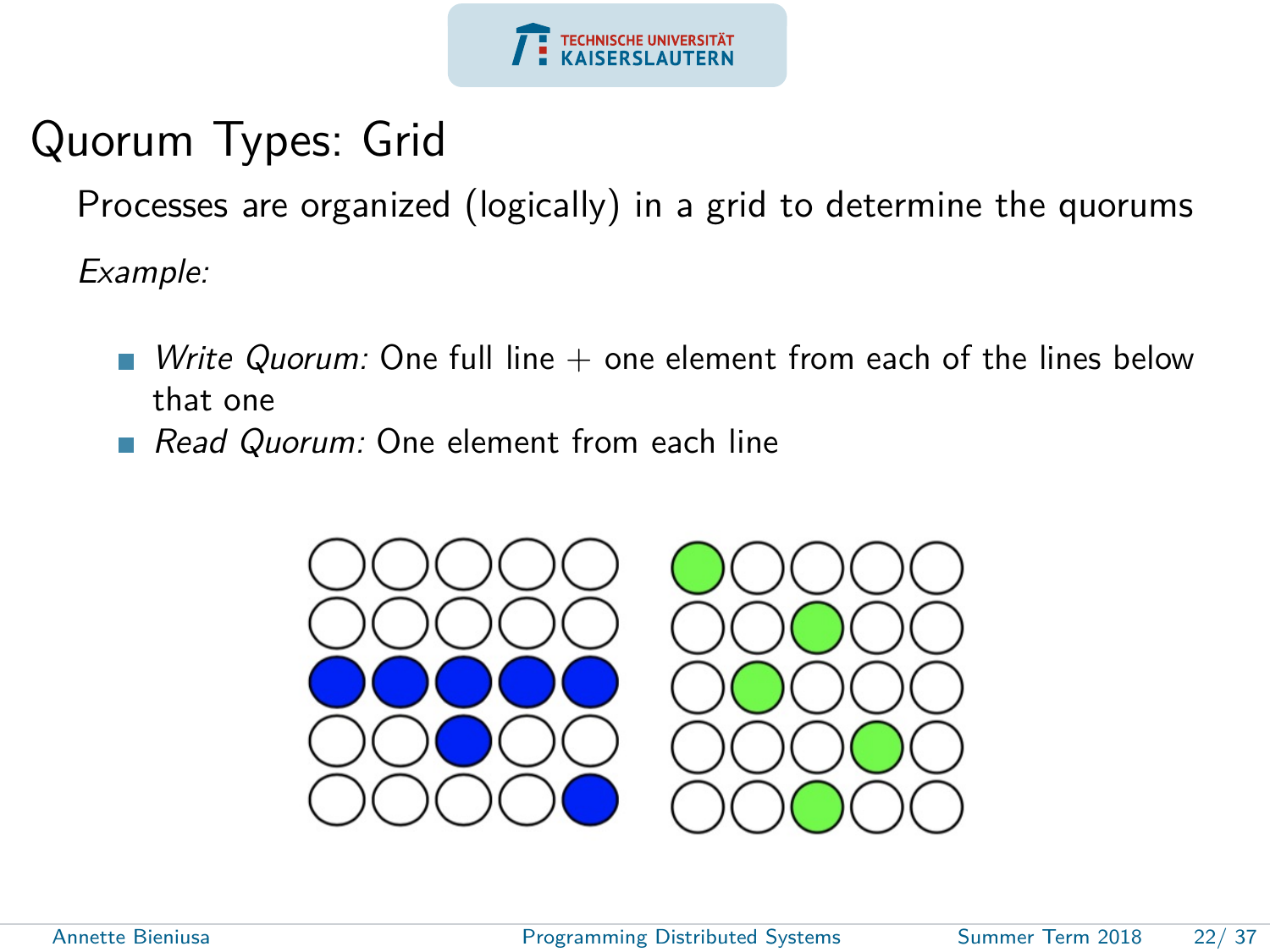

#### Properties:

- Size of quorums grows sub-linearly with the total number of replicas in the system:  $O(\sqrt{N})$ 
	- This means that load on each replica also increases sub-linearly with the total number of operations.
- $\blacksquare$  It allows to balance the dimension of read and write quorums (for instance to deal with different rates of each type of request) by manipulating the size of the grid (i.e, making it a rectangle) Complex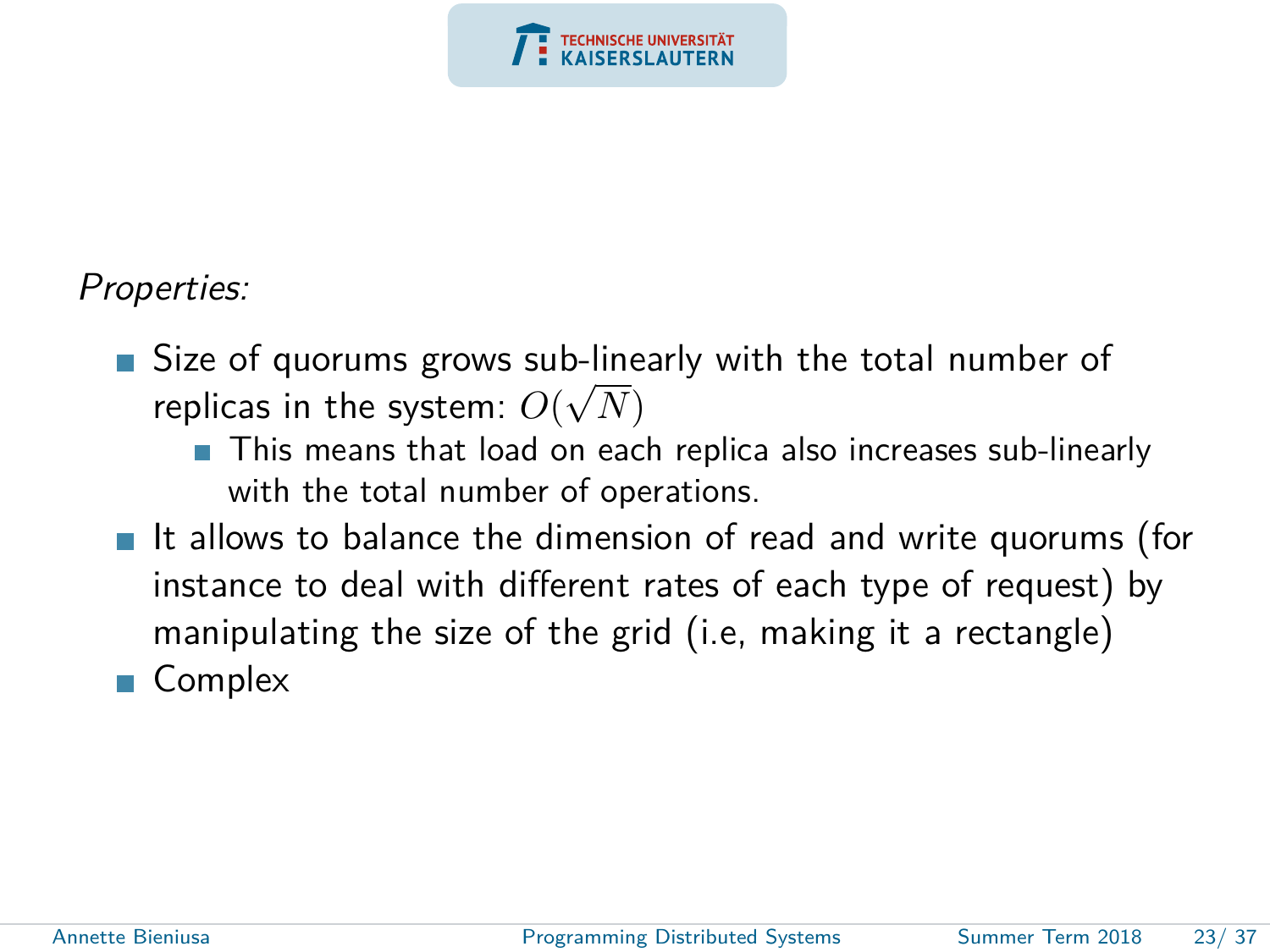

# <span id="page-27-0"></span>[How can we compare the different schemes?\(Naor](#page-27-0) [and Wool 1998\)](#page-27-0)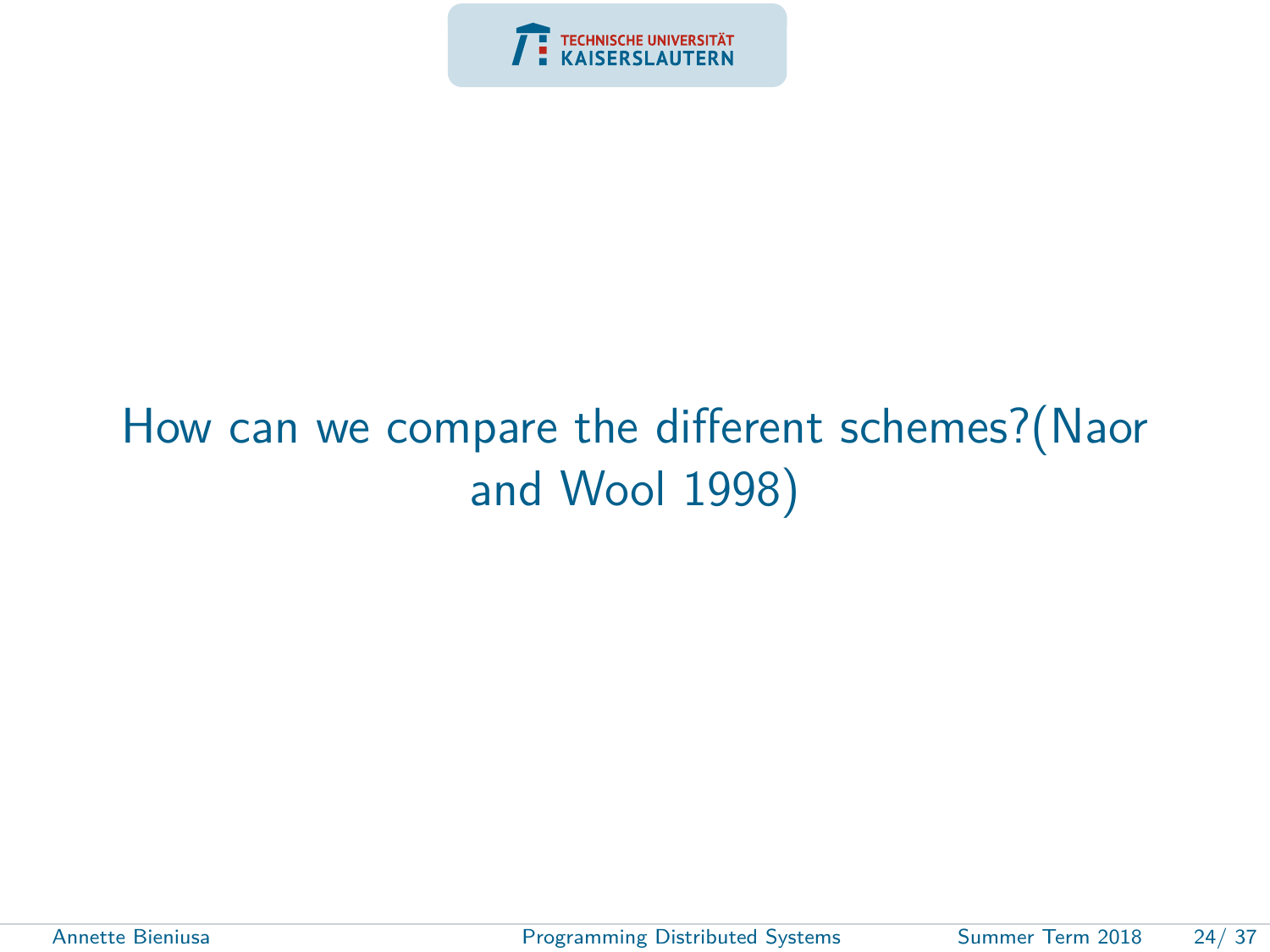

#### Load

The load of a quorum system is the minimal load on the busiest element.

An **access strategy**  $Z$  defines the probability  $P_Z(q)$  of accessing a quorum  $q \in Q$ such that  $\sum_{q \in Q} P_Z(q) = 1$ .

The **load** of an access strategy *Z* on a node *p* is defined by

$$
L_Z(p) = \sum_{q \in Q, p \in q} P_Z(q)
$$

The load on a quorum system *Q* induced by an access strategy *Z* is the maximal load on any node:

$$
L_Z(Q) = \max_{p \in P} L_Z(p)
$$

The load of a quorum system *Q* is the minimal load on the busiest element:

$$
L(Q) = \min_{Z} L_{Z}(Q)
$$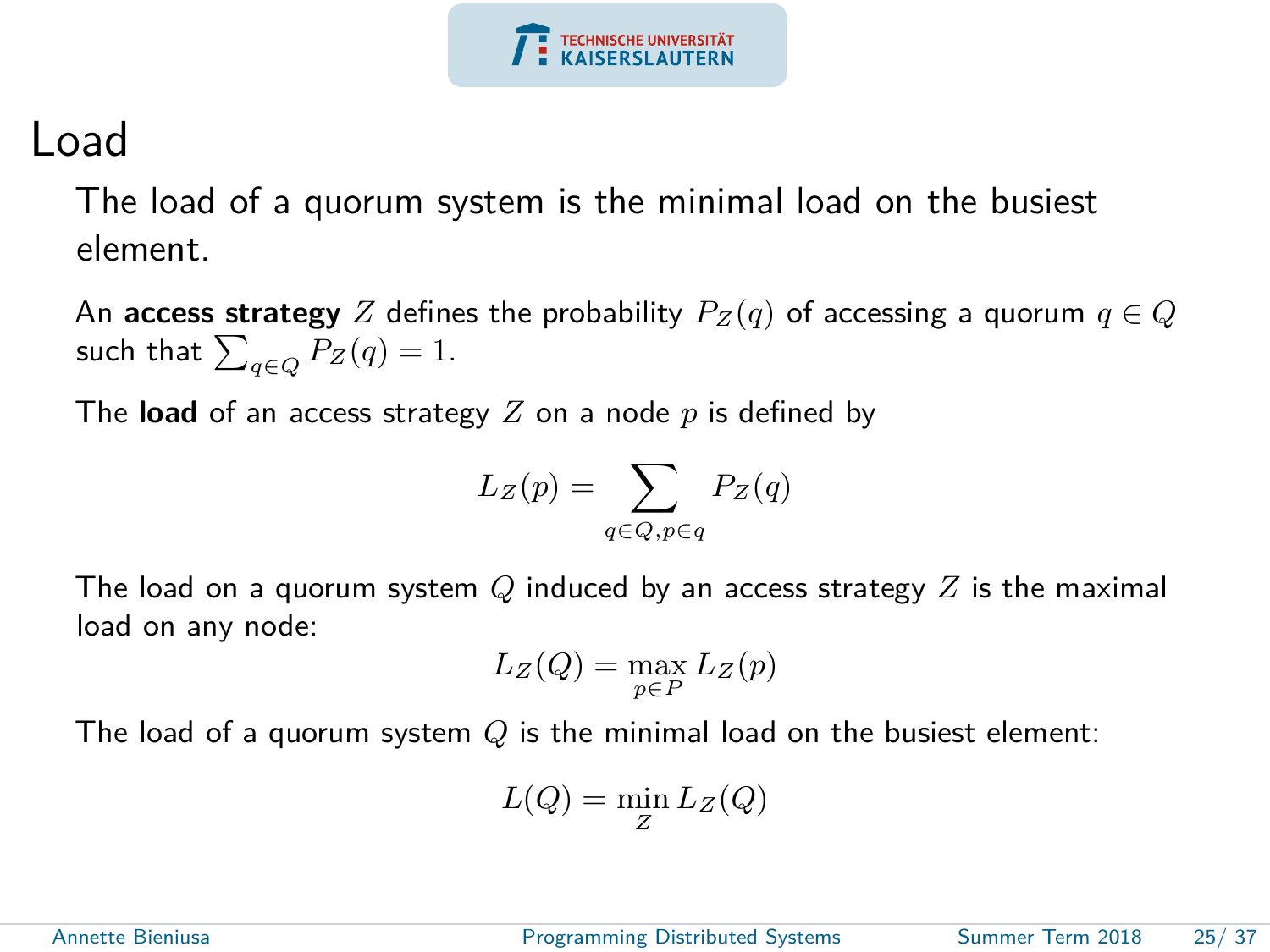

## Resilience and failure probability

If any *f* nodes from a quorum system *Q* can fail such that there is still a quorum *q* ∈ *Q* without failed nodes, then *Q* is *f***-resilient**.

The largest such *f* is the **resilience**  $R(Q)$ .

Assume that every node is non-faulty with a fixed probability (here:  $p > 1/2$ ). The **failure probability**  $F(Q)$  of a quorum system Q is the probability that at least one node of every quorum fails.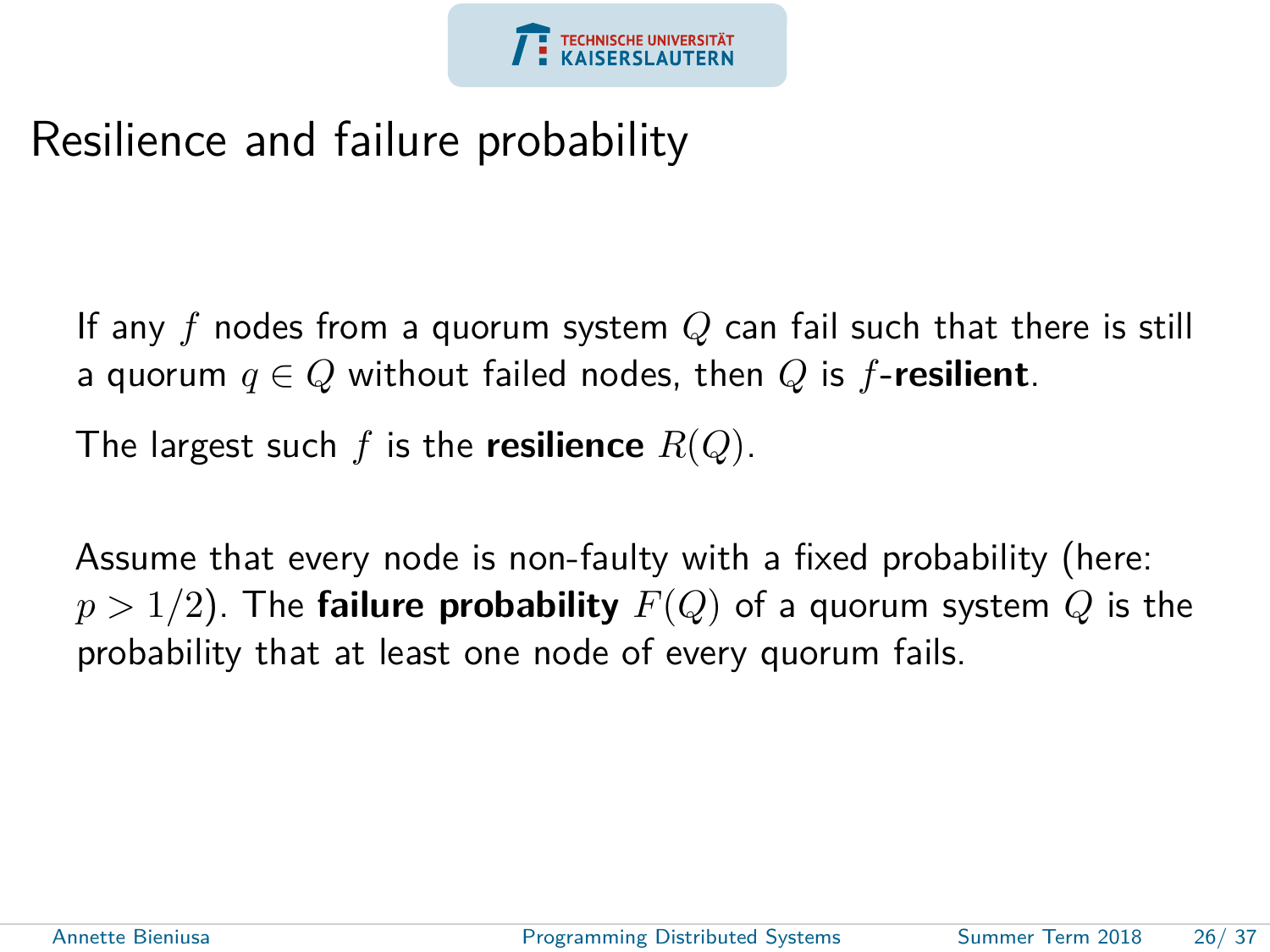

## Analysis

The majority quorum system has the highest resilience ( $\lfloor \frac{N-2}{2} \rfloor$  $\frac{\sqrt{2}}{2}$ ]); but it has a bad load (1*/*2). Its asymptotic failure probability  $(N \to \infty)$  is 0.

One can show that for any quorum system *S*, the load √  $L(S) \geq 1/\sqrt{N}$ .

Can we achieve this optimal load while keeping high resilience and asymptoatic failure probability of 0?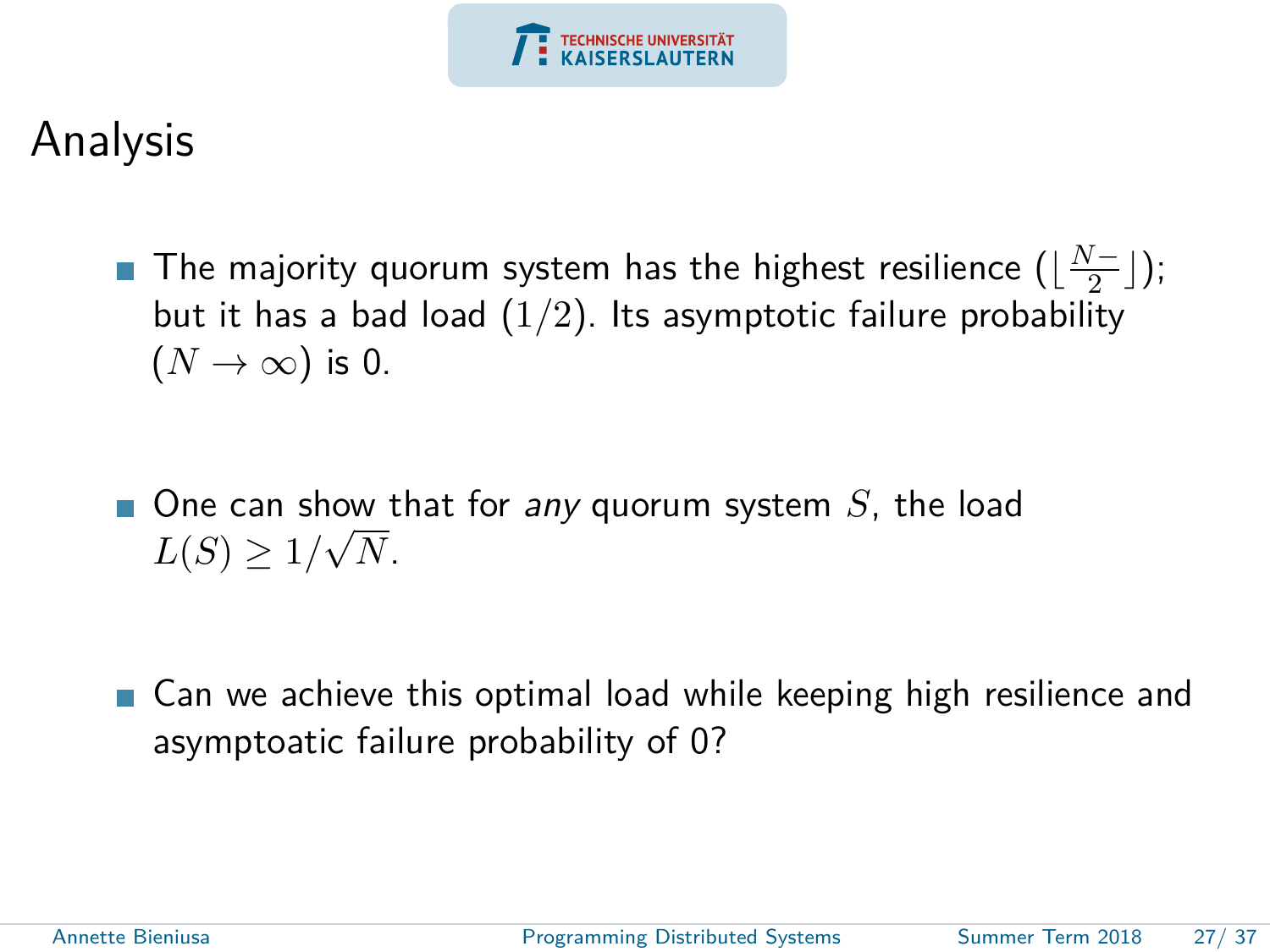

# Quorum Types: B-Grid(Naor and Wool 1998)

- **Consider**  $N = dhr$  nodes.
- Arrange the nodes in a rectangular grid of width *d*, and split the grid into *h* bands of *r* rows each.
- Each element is represented by a square in the grid.
- To form a quorum take one "mini-column" in every band, and add a representative element from every mini-column of one band  $\Rightarrow d + hr - 1$ elements in every quorum.

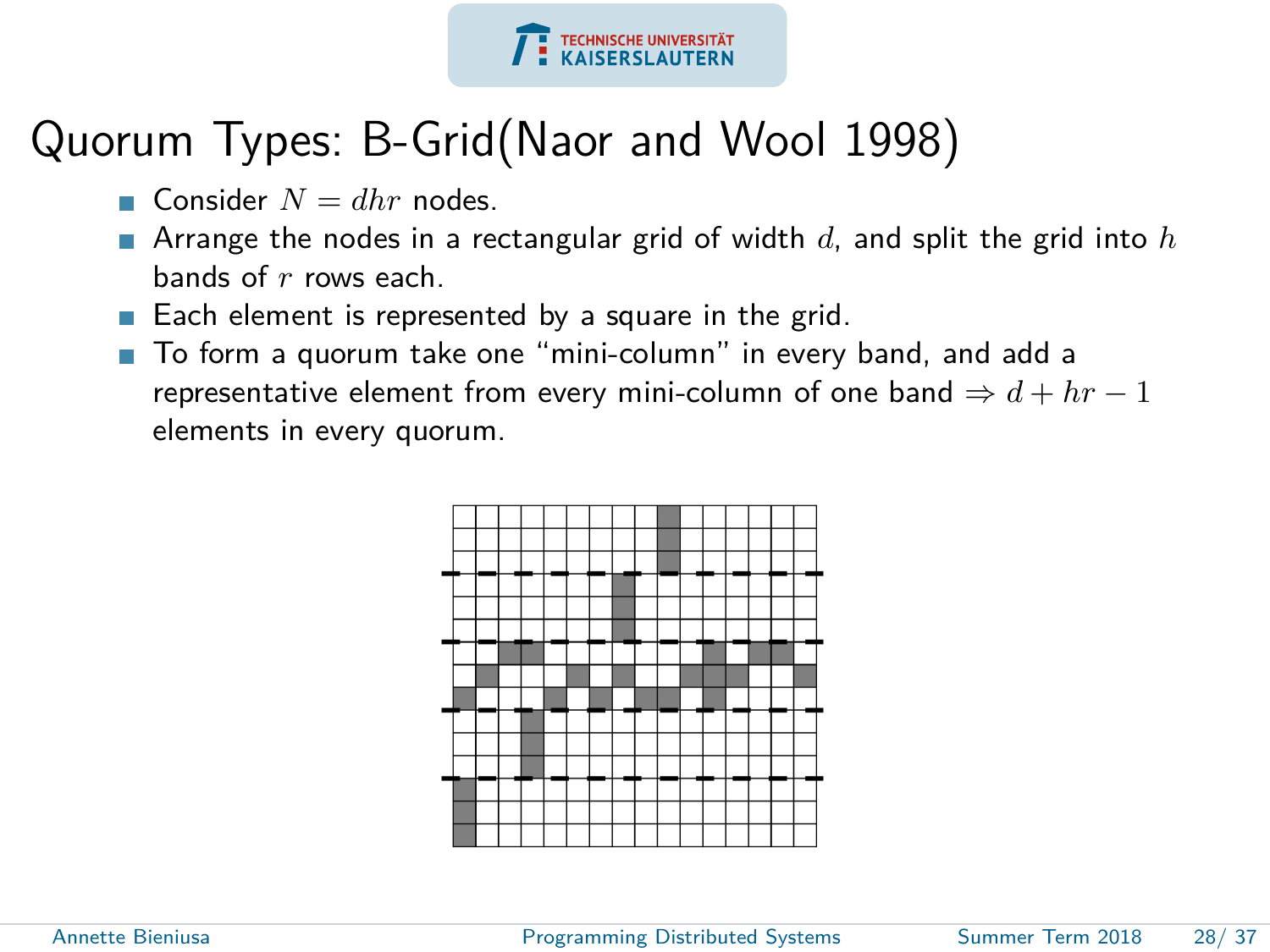<span id="page-32-0"></span>

## [Case study: Dynamo](#page-32-0)

÷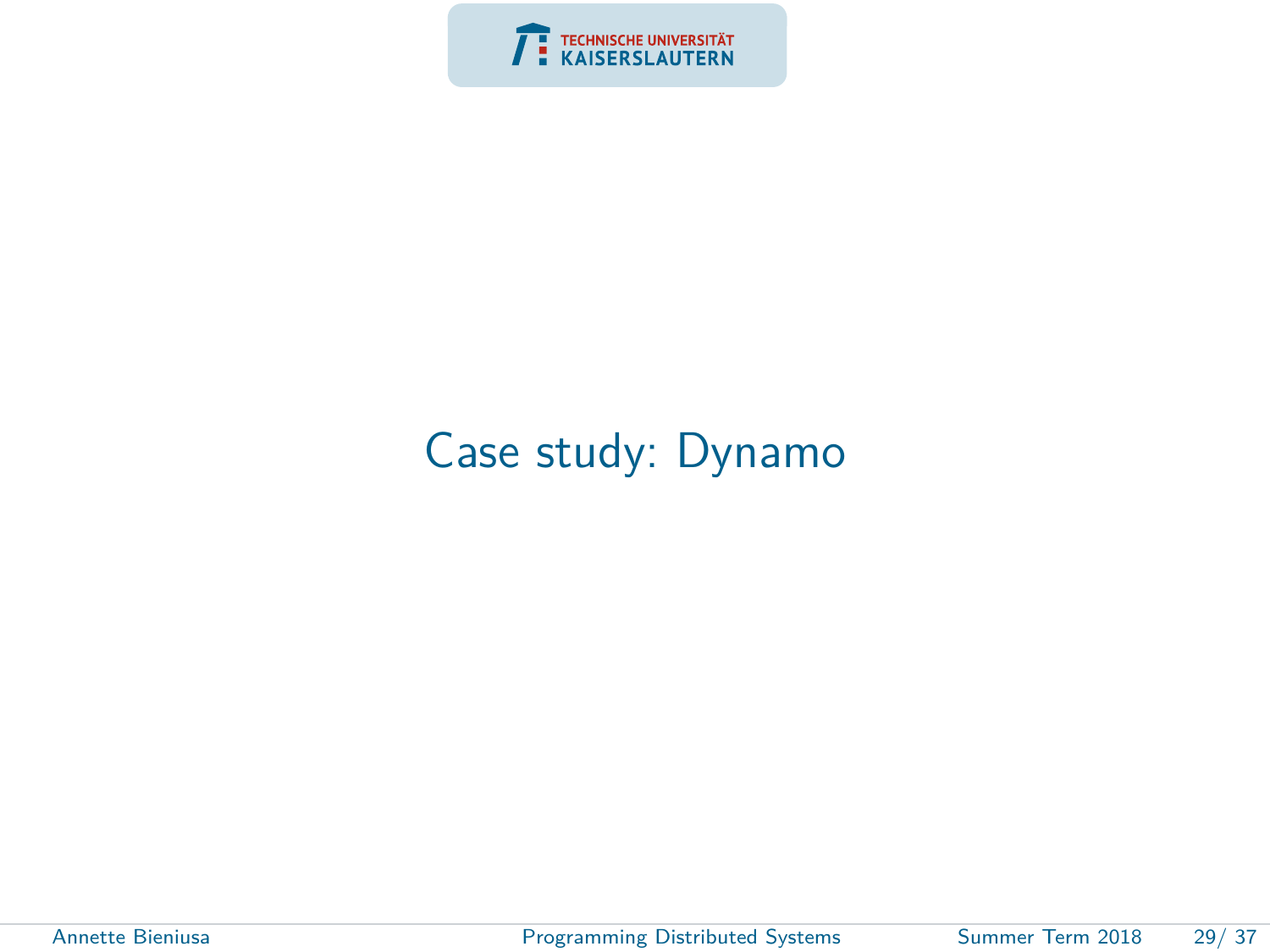

# Amazon Dynamo(DeCandia et al. 2007)

#### Distributed key-value storage

- Dynamo marks one of the first non-relational storage systems (a.k.a. NoSQL) – Data items only accessible via some primary key Interface: put (key, value)  $\&$  get (key)
- Used for many Amazon services ("applications"), e.g. shopping cart, best seller lists, customer preferences, product catalog, etc.
	- Several million checkouts in a single day  $-$  Hundreds of thousands of concurrent active sessions – Available now also as service in AWS as well (DynamoDB)
- Uses quorums to achieve partition and fault tolerance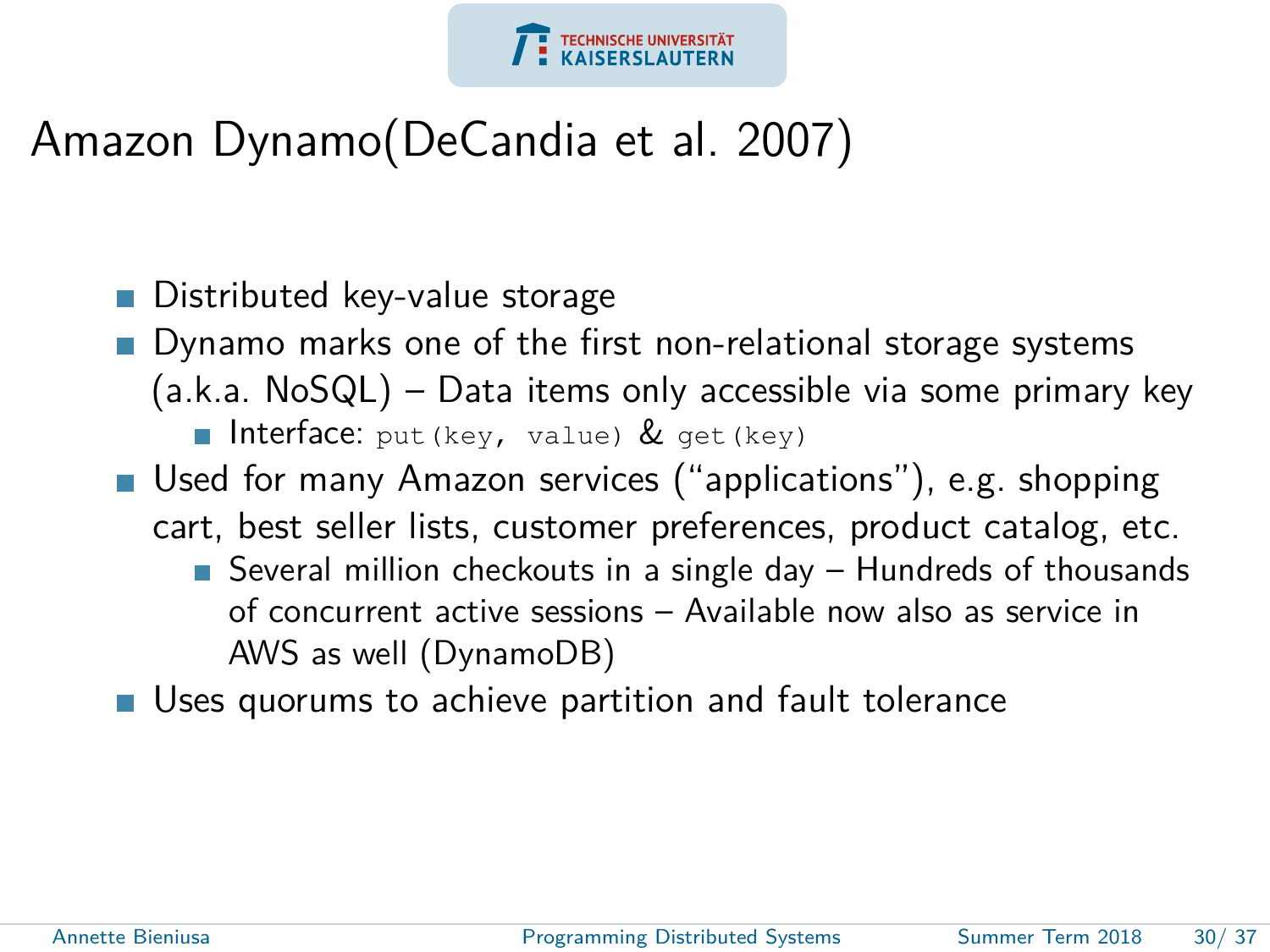

## Ring architecture

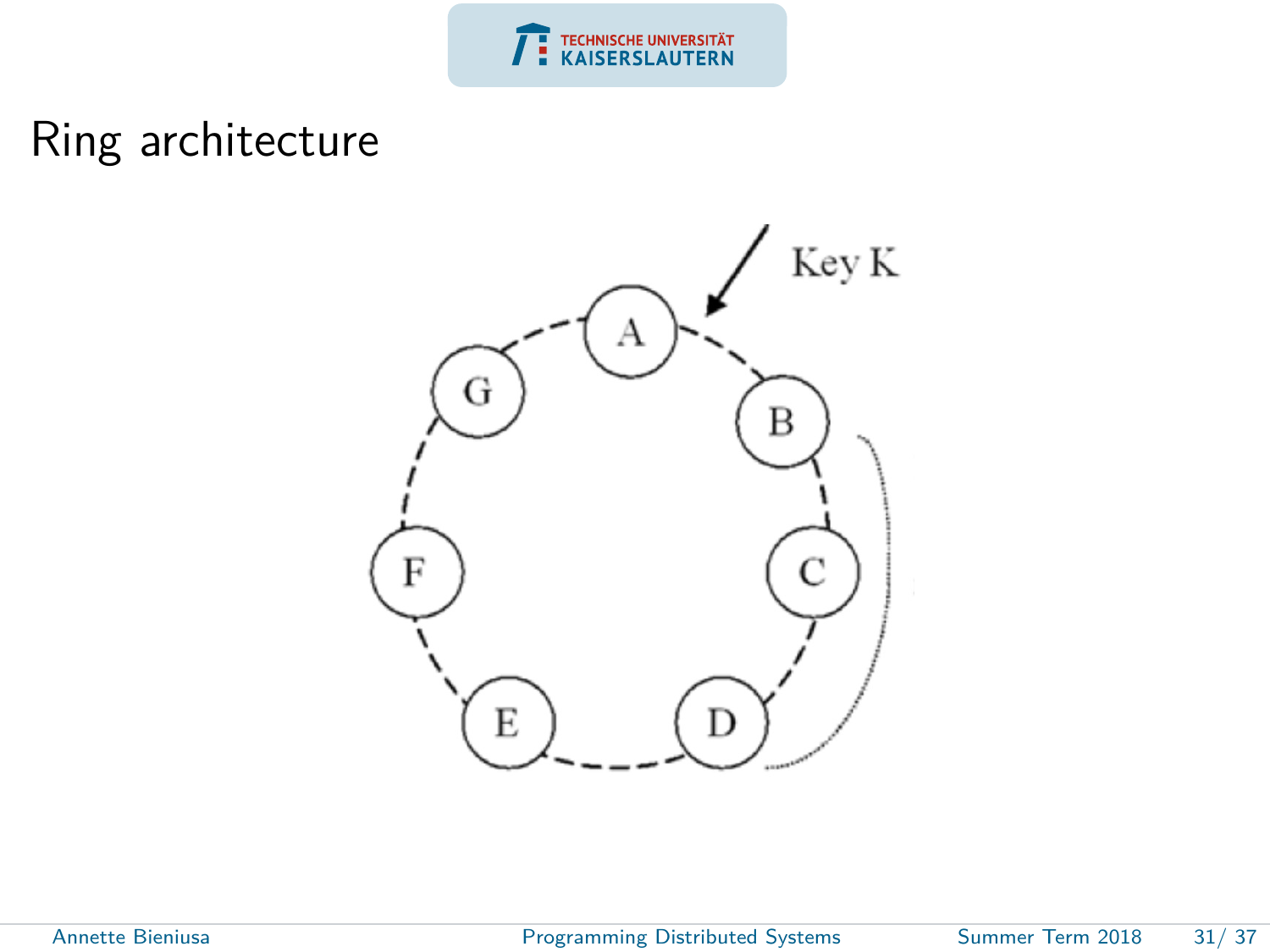

- Consistent hashing of keys with "virtual nodes" for better load balancing
- Replication strategy:
	- Configurable number of replicas (*N*)
	- The first replica is stored regularly with consistent hashing
	- The other  $N-1$  replicas are stored in the  $N-1$  successor nodes (called preference list)
- **Typical Dynamo configuration:**  $N = 3, R = 2, W = 2$  But e.g. for high performance reads (e.g., write-once, read-many):  $R = 1, W = N$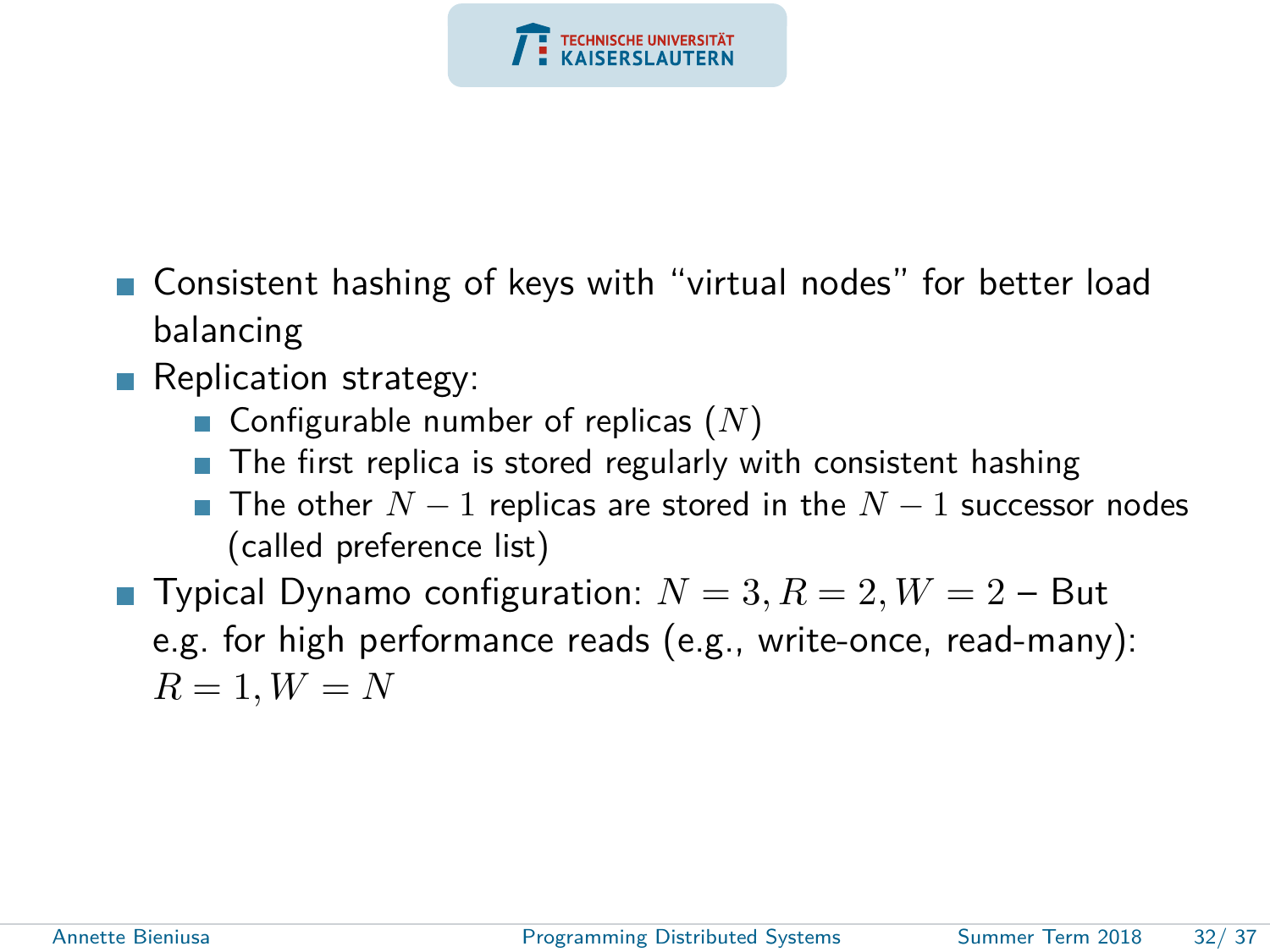

## Sloppy quorums

If Dynamo used a traditional quorum approach, it would be unavailable during server failures and network partitions, and would have reduced durability even under the simplest of failure conditions. To remedy this, it does not enforce strict quorum membership and instead it uses a "sloppy quorum"; all read and write operations are performed on the first N healthy nodes from the preference list, which may not always be the first N nodes encountered while walking the consistent hashing ring. (DeCandia et al. 2007)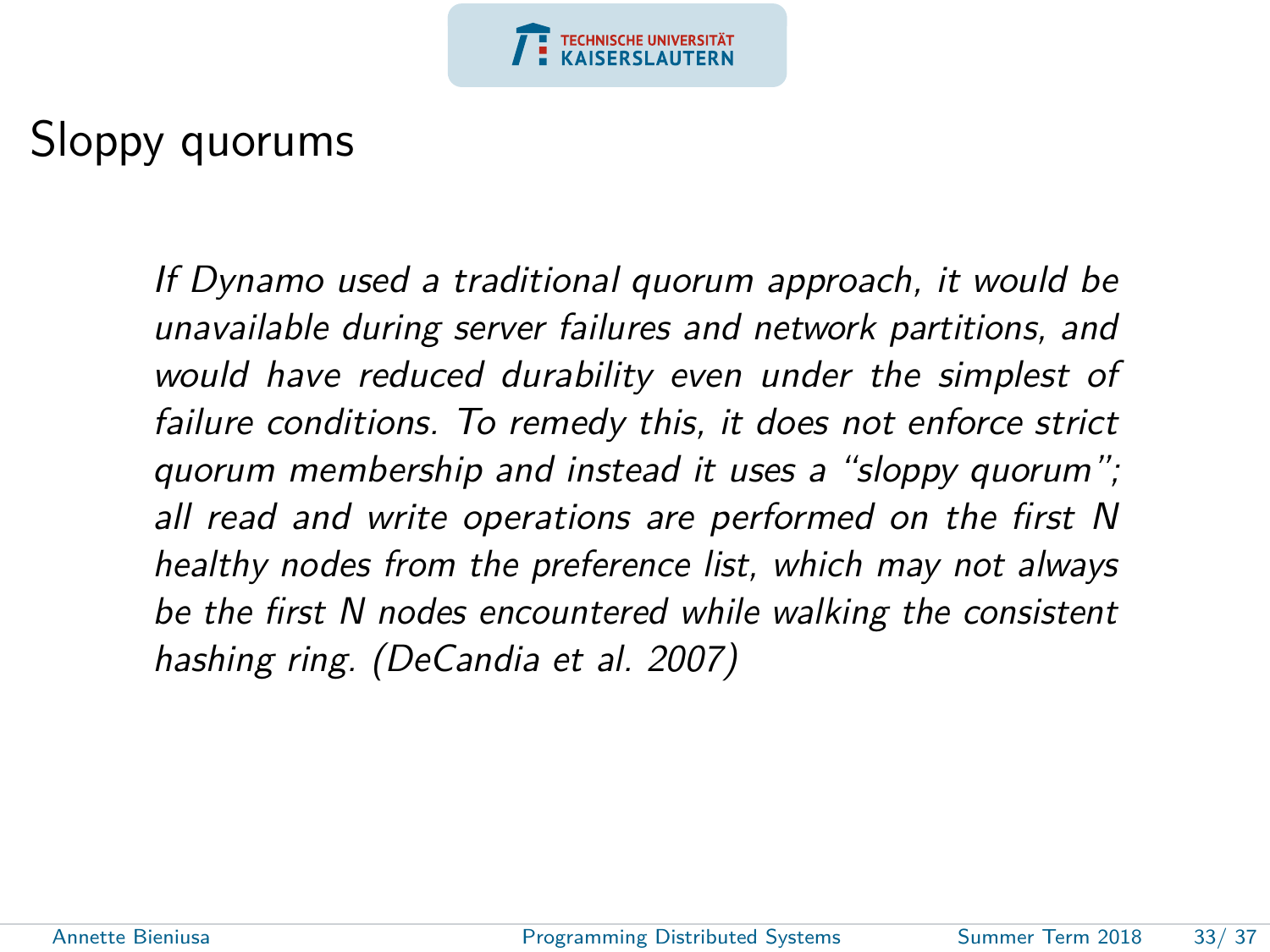

Why are sloppy quorums problematic?

- Assume  $N = 3$ ,  $R = 2$ ,  $W = 2$  in a cluster of 5 nodes (A, B, C, D, and E)
- **Further, let nodes A, B, and C be the top three preferred nodes;** i.e. when no error occurs, writes will be made to nodes A, B, and C.
- If B and C were not available for a write, then a system using a sloppy quorum would write to D and E instead.
- $\blacksquare$  In this case, a read immediately following this write could return data from B and C, which would be inconsistent because only A, D, and E would have the latest value.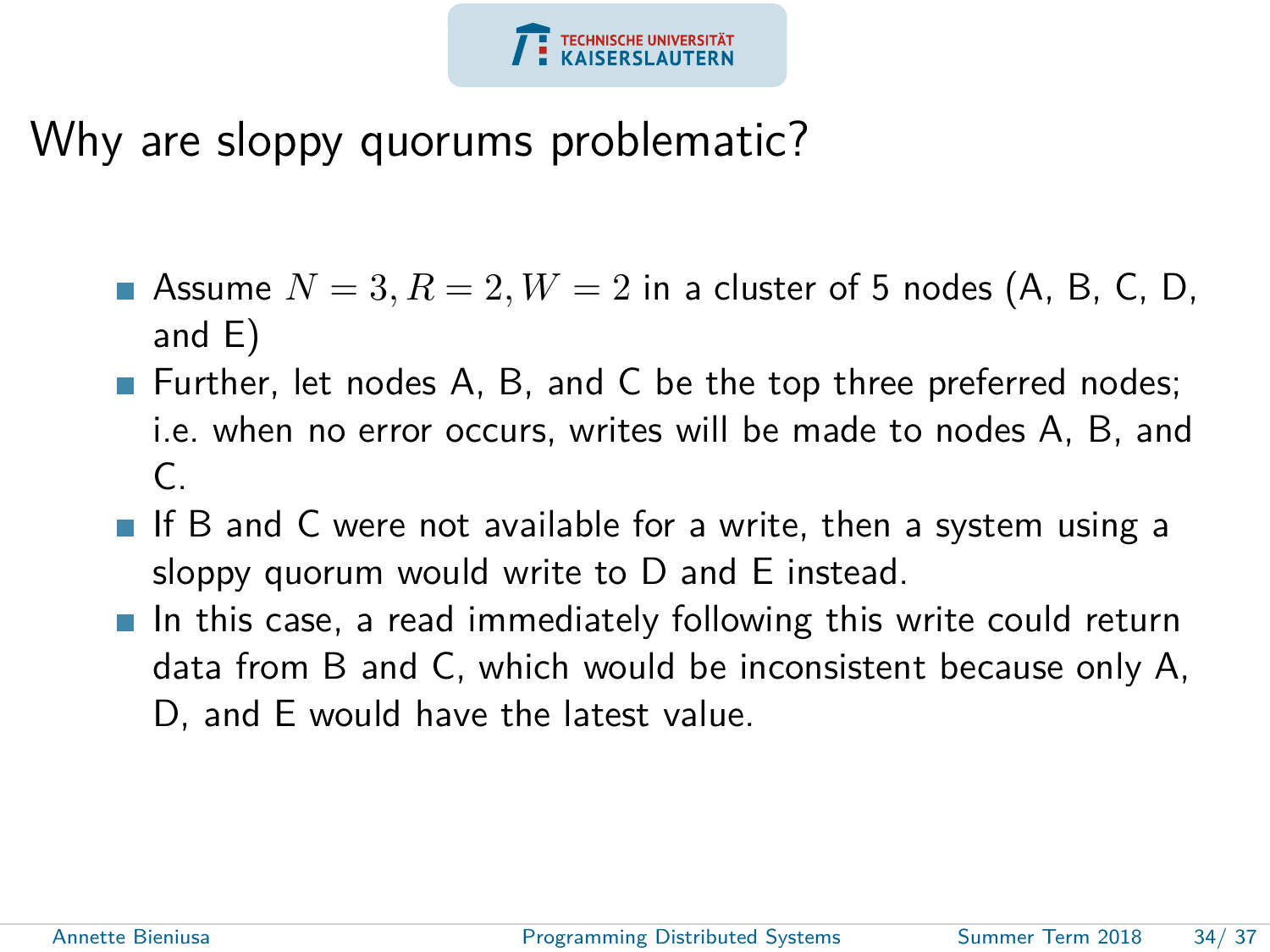

## Dynamos' solution: Hinted handoff

- If the system needs to write to nodes  $D$  and  $E$  instead of  $B$  and  $C$ , it informs D that its write was meant for B and informs E that its write was meant for C.
- Nodes D and E keep this information in a temporary store and periodically poll B and C for availability.
- Once B and C become available, D and E send over the writes.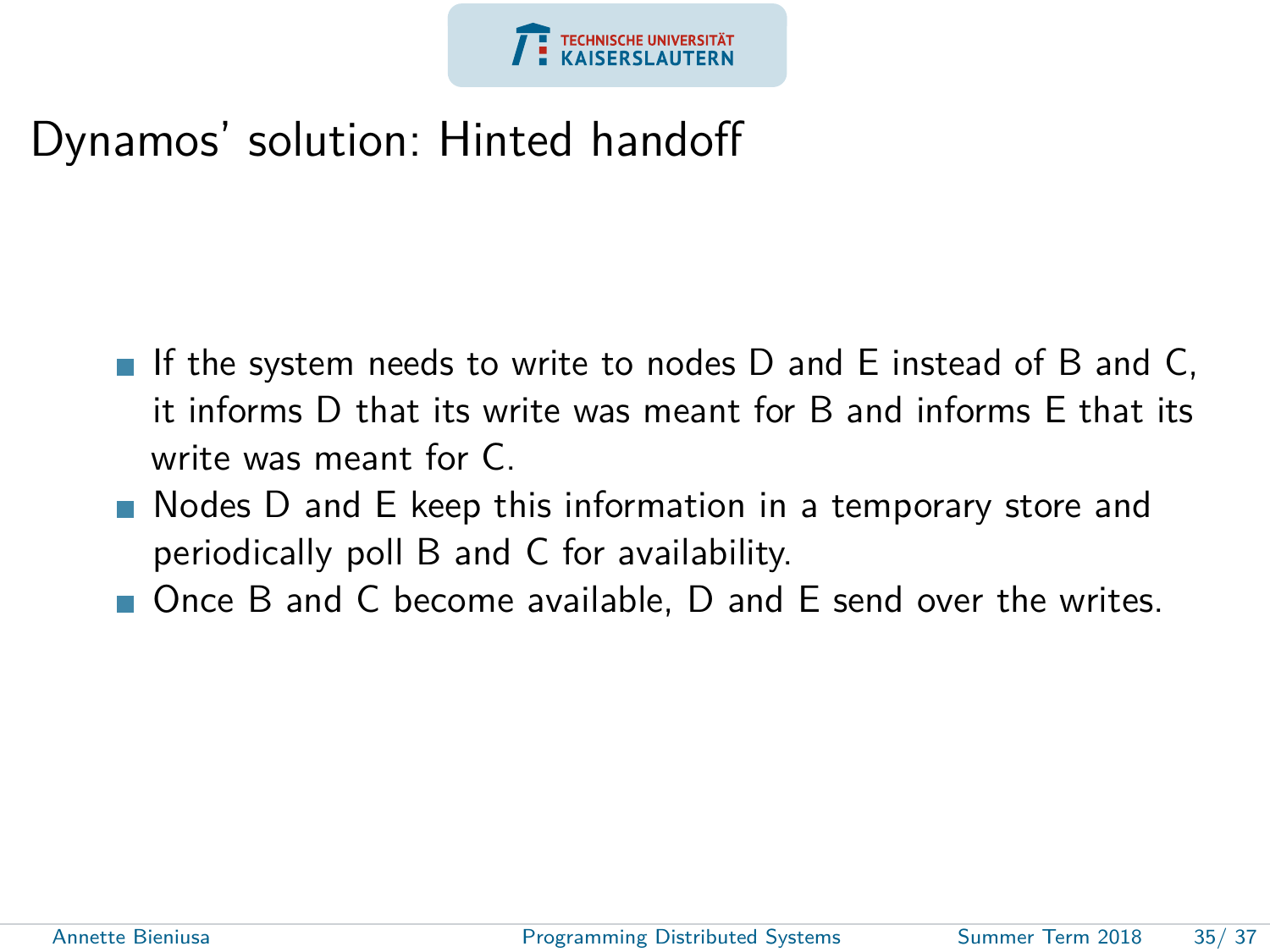

# Summary

- Quorums are essential building blocks for many applications in distributed computing (e.g. replicated databases).
- **Essential property of quorum systems is the pairwise non-empty** intersection of quorums.
- **Majority quorums are intuitive and comparatively easy to** implement, but far from optimal.
- **Small quorums are not necessarily better** 
	- **Compare loads and availability instead of size!**
- **More on quorum theory: (Vukolic 2010)**

Next week: Consensus algorithms in Paxos-style